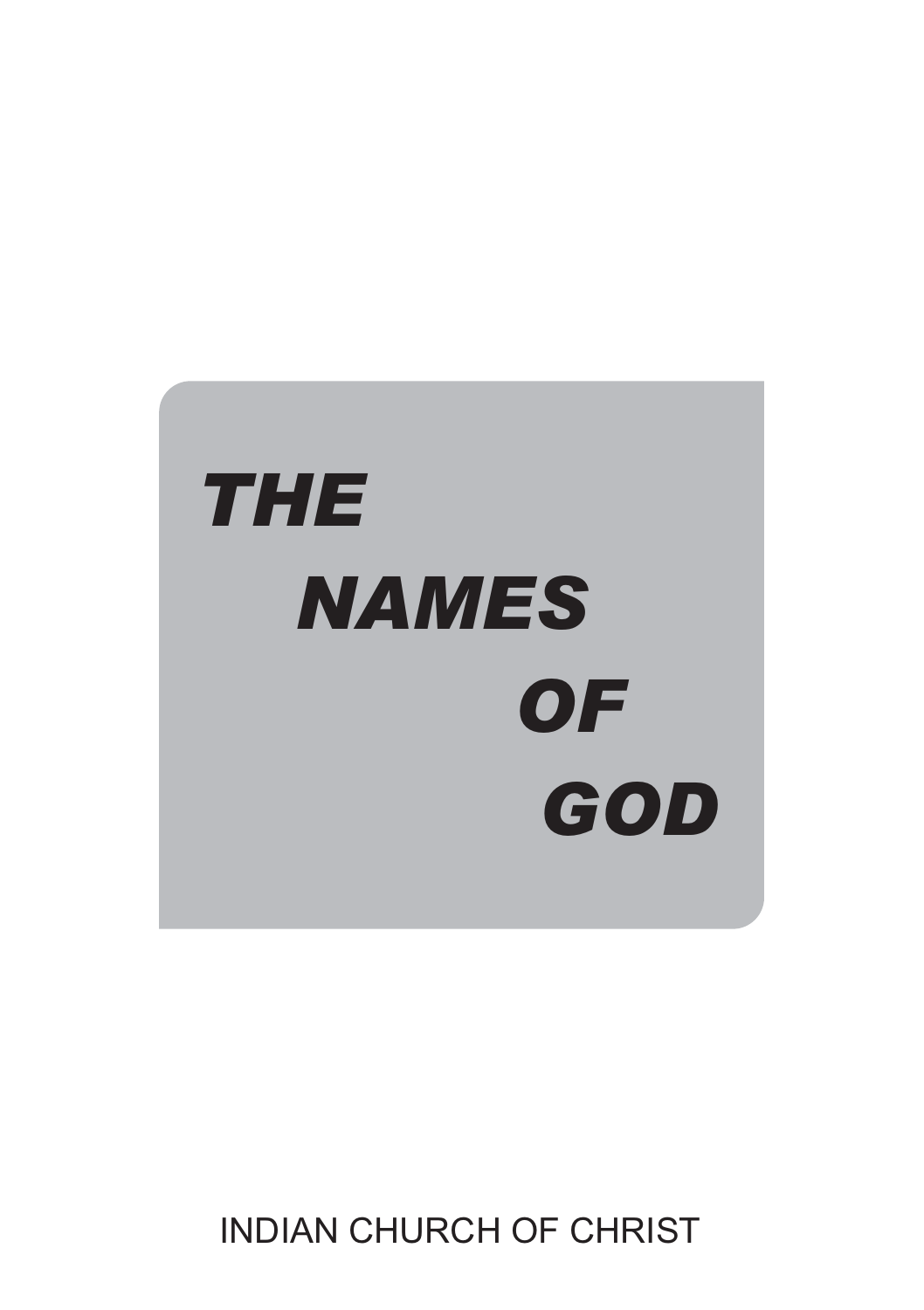Names in the ancient world functioned differently than they do today. In addition to distinguishing one person from other names were thought to reveal the essential nature and character of a person. To know God's name was to enjoy a privileged access to him. Once his people knew his name, they could cry out to him, claiming his help and protection.

For God to associate his name with a particular people also risked the possibility that they would dishonor him by behaving in ways that are contrary to his nature.

Our prayer is that you can use this quiet time booklet to experience God and Jesus in fresh ways by encountering his names and titles in the scriptures and by learning about the biblical and cultural context in which these were revealed.

This booklet has been edited from the book THE NAMES OF GOD- ANNE SPANGLER for in house circulation only.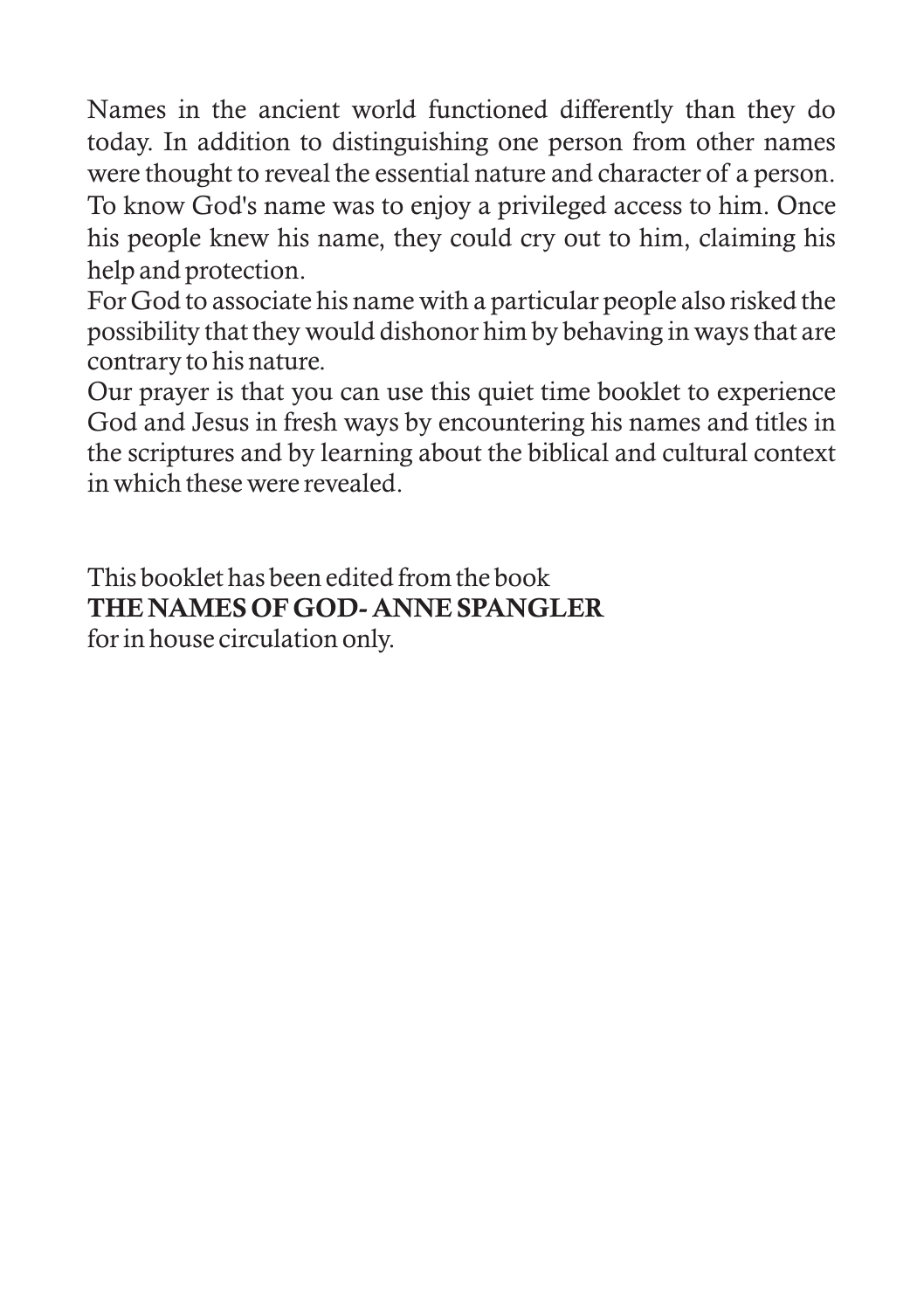# **DAY1 -** *ELOHIM (***e-lo-HEEM)** *-* **GOD, MIGHTY CREATOR**

#### **Read:** *Genesis 1*

*Elohim (*e-lo-HEEM) is the Hebrew word for God that appears in the very first sentence of the Bible in **Gen 1:1**.

*Elohim* is the one who began it all, created everything.

*Elohim* is the God of gods, the highest of all

Jesus used a form of this name in his agonized prayer on the cross- "*Eloi, Eloi, lama sabachthani"---*which means, 'My God, my God, why have you forsaken me? –*Matt 27:46.*

- 1. God gave you dominion and stewardship over earth. How have you honored the creator?
- 2. In what ways do you benefit and enjoy from creation each day?
- 3. Since God made us in his image, he has instilled in us creative power. What are your creative gifts?
- 4. God made everything including you good. How does this fact shape your attitude towards yourself and towards the World?
- 5. How will your life change if you live in constant awareness that he created you to bear His image in this world?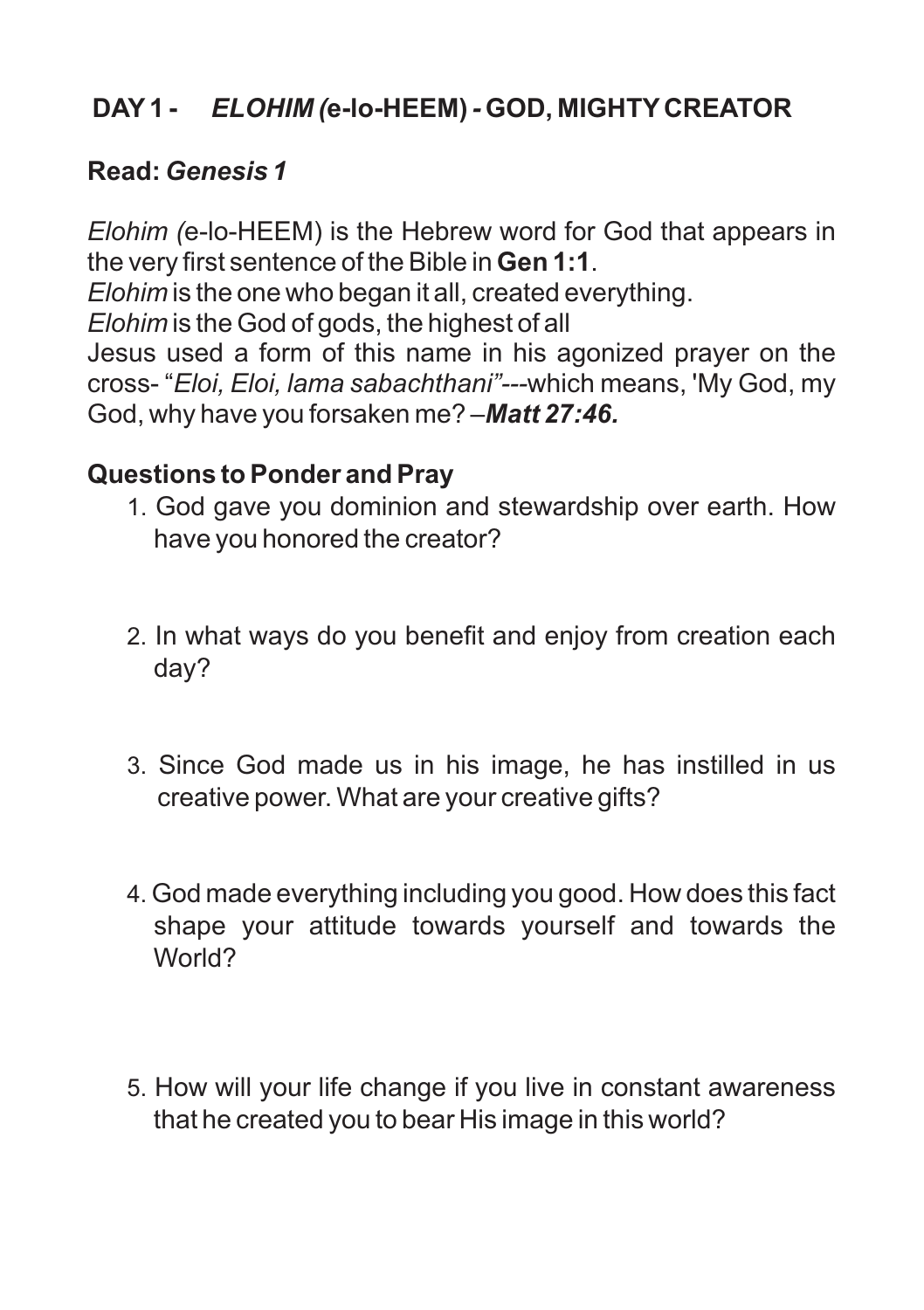# **DAY2** *EL ROI (***ELraw-EE)-THE GOD WHO SEES ME**

## **Read: Genesis 16:1-16**

Hagar the Egyptian slave of Sarah who was pregnant by Abraham was cast out by her mistress when Hagar despised her.

Hagar and her son Ishmael would have fared better had Hagar not forgotten her place the moment she learned about her pregnancy. Still Sarah's treatment of her seemed harsh.

In the midst of her difficulties Hagar learned that *El Roi (EL raw-EE)* was watching over her and he had a plan to bless her and her son.

Hagar's *El Roi* is the one who numbers the hairs on our heads and who knows our past, present and future. When you pray to *El Roi*, you are praying to the one who knows everything about you.

- 1. Why do you think the angel of the Lord began his talk with Hagar by questioning her?
- 2. What must Hagar have felt all alone in the desert? Describe circumstances in your own life that may have produced similar emotions.
- 3. What gave Hagar courage to go back to Sarah and face her?
- 4. Sarah bungled God's attempt to bless her with a child. Describe your bungled attempts to preempt God's plan in your life.
- 5. How have you experienced *El Roi's* watchful care?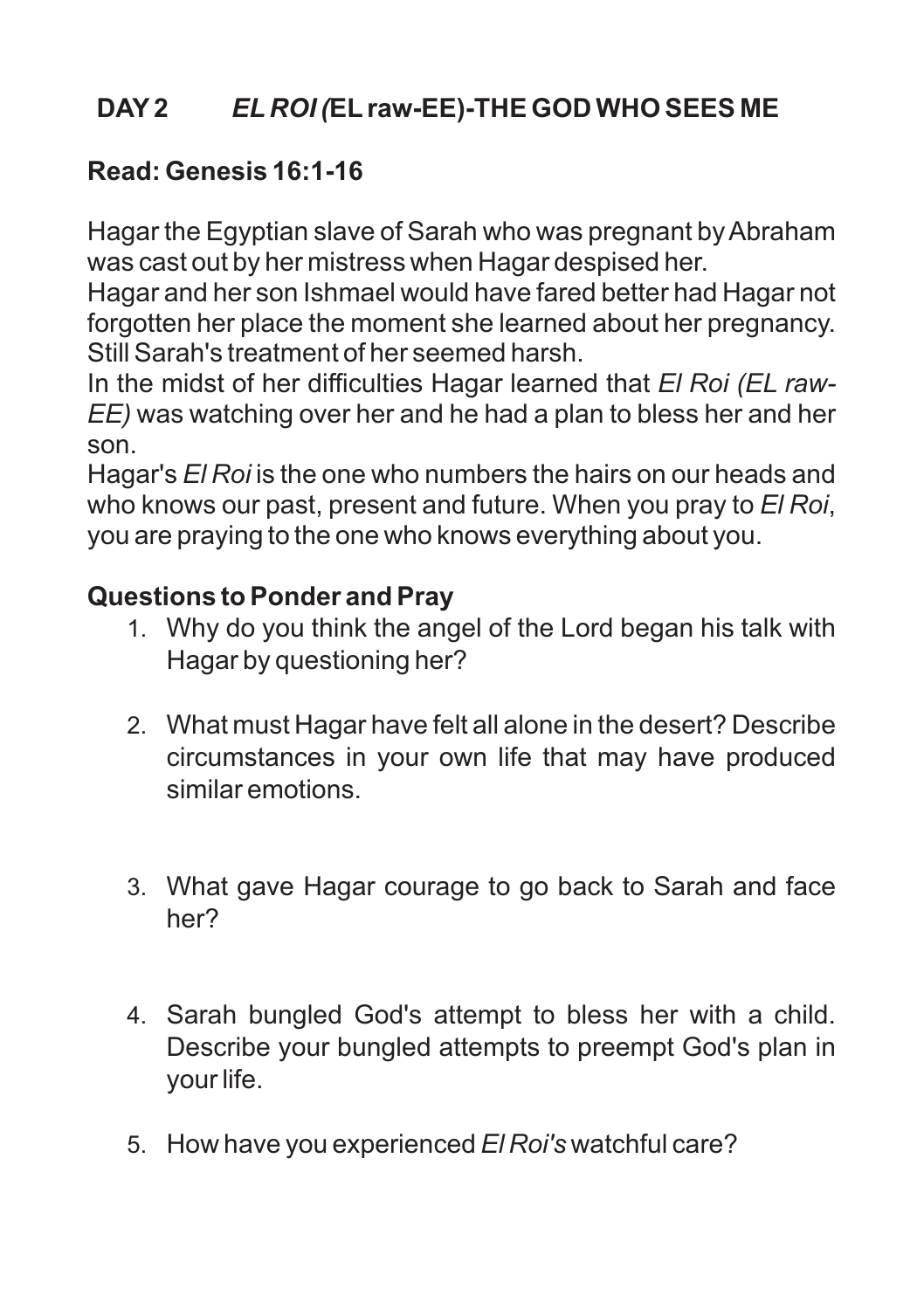# **DAY3** *ELSHADDAY(***ELshad-DAI) - GOD ALMIGHTY**

#### **Read: GENESIS 17:1-8, 15-18**

God revealed himself as *El Shadday (*EL shad-DAI *) -* God Almighty, to Abram and told him of the everlasting covenant he was establishing with him and with his descendants. *El Shadday*  may be literally translated as "God, the Mountain One." Like the mountains themselves, God is seen as strong and unchanging. *El Shadday* reveals God not only as the one who creates and maintains the universe but the one who initiates and maintains a covenant with his people.

When we pray to *El Shadday,* we invoke the name of the one for whom nothing is impossible.

- 1. Why do you think God revealed his name to Abram while speaking of his covenant with him and his descendants?
- 2. God changed Abram and Sarai's names? What do their new names signify?(See also **Gen 12:2-3**)
- 3. What was Abraham's response to revelation of God's name? How would you have responded?
- 4. List the Promises God made to Abraham.
- 5. Have you waited long for God to act in your situation? Describe your experience.
- 6. What does the name *El Shadday,* God Almighty mean to you? How have you experienced God's almighty power work in your life?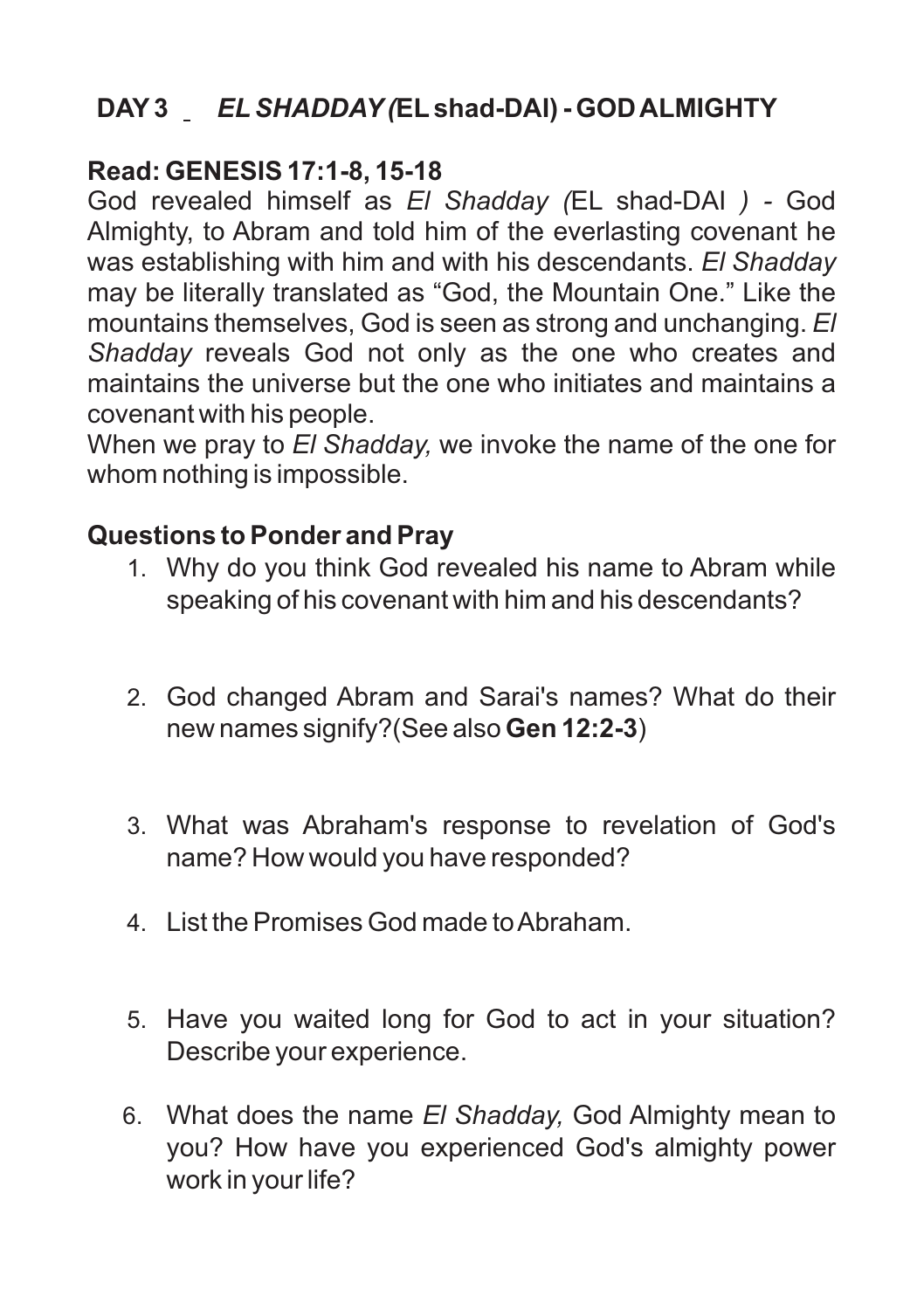## **DAY4** *ELOLAM (***ELo-LAM***) -* **THE EVERLASTING GOD or THE ETERNALGOD**

## **Read: GENESIS 21: 22-34**

*Olam* in Hebrew is translated as eternal, everlasting, forever, lasting, ever or ancient. It refers to the fullness of the experience of time or space.

*El Olam (*EL o-LAM) meaning "Eternal God" or "Everlasting God" is applied to God and his laws, promises, covenant and kingdom. *El Olam* is our God who has no beginning and no end and for whom one day is like thousand years and a thousand years like one day. His plans stand forever. His love endures forever.

- 1. What do the words of Abimelech the leader of Philistines say about the nature of God's faithfulness to Abraham?
- 2. Why do you think Abraham planted a tamarisk tree (a longliving tree requiring large amounts of water and producing as many as 500,000 seeds per plant) after both he and Abimelech swore an oath?
- 3. What images come to your mind when you think of *El Olam-*Eternal or Everlasting God?
- 4. What might these names imply about the nature of God's promises?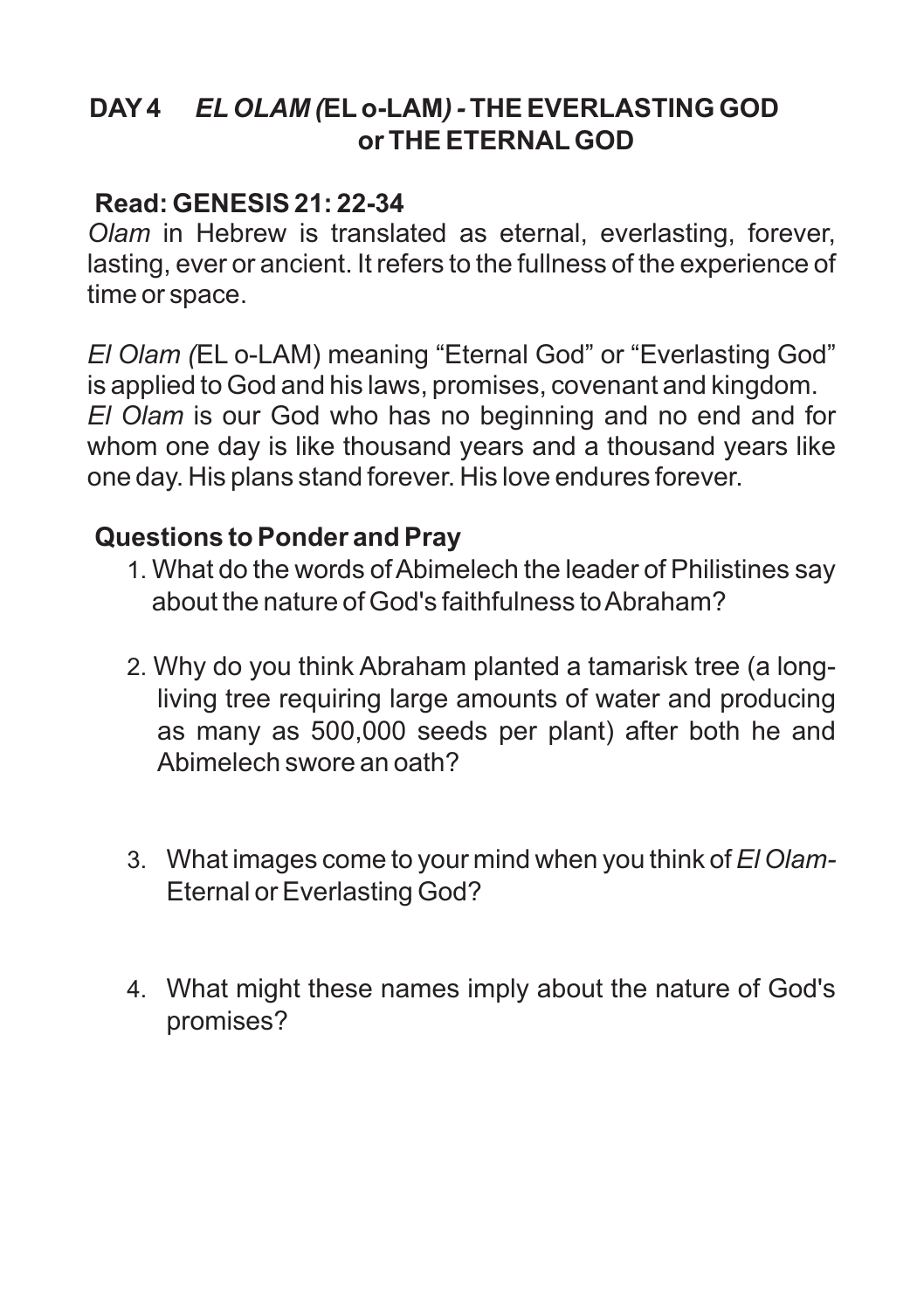# **DAY5** *YAHWEH (***yah-WEH***) -* **LORD**

#### **Read- EXODUS 3:1-20**

God introduces himself in Exodus 3:14 as *YAHWEH*- "I AM WHO I AM".

God is self existent but he is always present with his people. *Yahweh* is not aloof but he is intervening in history for his people. *Yahweh* is the name that is most closely linked to God's redeeming acts in the history of his chosen people. We know God because of what he has done.

*Yahweh* appears 6800 times in OT books (all except Esther, Ecclesiastes and Song of Songs.)

As the sacred personal name of God it was spoken aloud only by priests in the Jerusalem temple.

After the destruction of the temple in AD 70 the name was not pronounced at all. *Adonay (*Lord) was substituted for *Yahweh* whenever it appeared in the biblical text. English editions of Bible translate *Adonay* as Lord and *Yahweh* as LORD.

When you pray to *Yahweh* remember that he is the same God who draws near to save you from the tyranny of sin just as he saved his people from tyrannical slavery of Egypt.

- 1. Why do you think Moses asked God to reveal his name?
- 2. Make a list of everything God has revealed about himself in this passage.
- 3. What does this passage reveal about what is in the heart of God for his people?
- 4. Why do you think Moses was afraid to look at God?
- 5. Like Moses describe a time when you were similarly reluctant to do something God was calling you to do.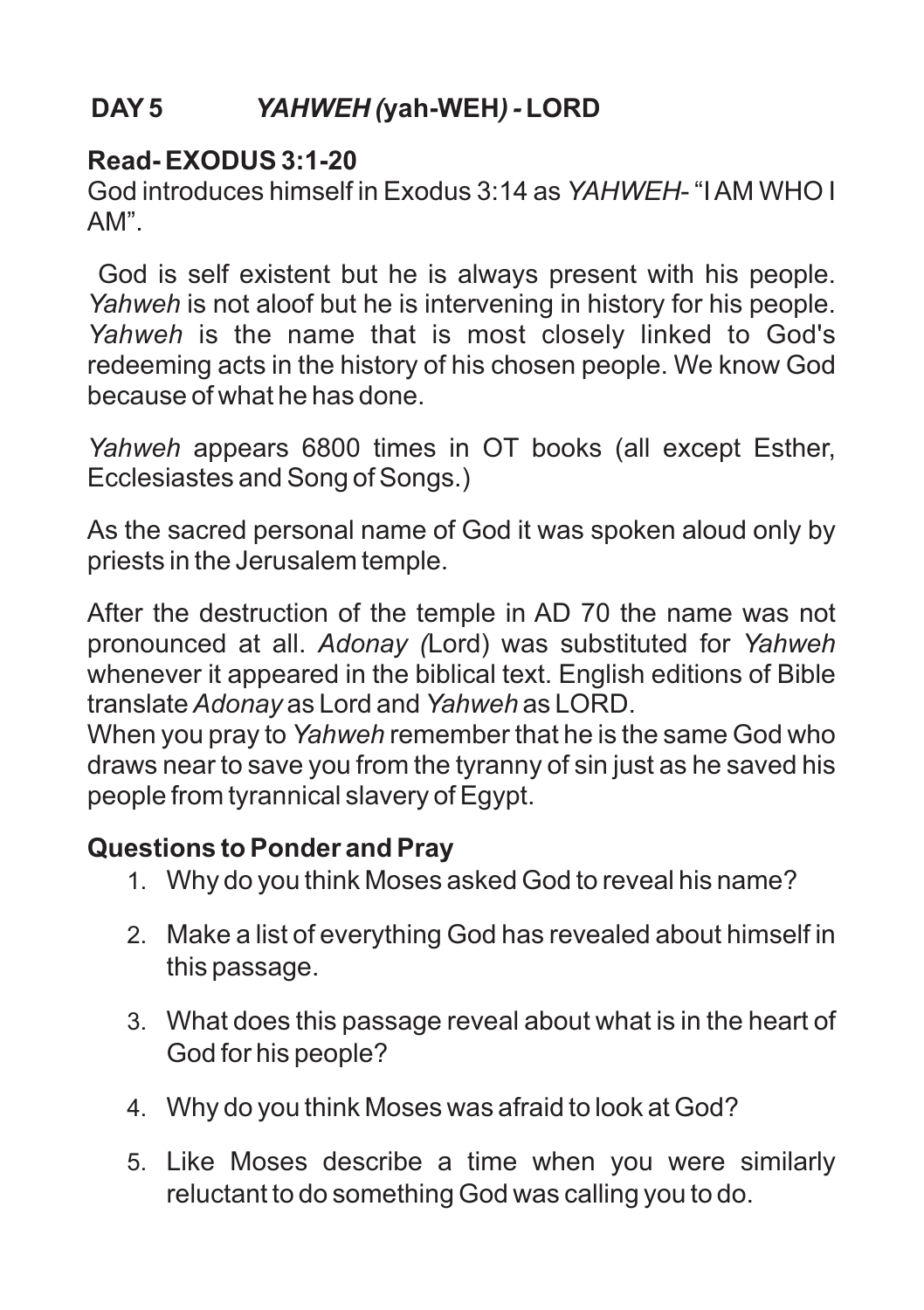# **DAY6** *ADONAY(***a-do-NAI***)-***Lord, Master**

## **Read- EXODUS 4:1-5, 10-15**

*Adonay* implies a relationship: God is Lord, and we are his servants.

*Adon* is a Hebrew word that means "lord" in the sense of an owner, master, or superior always used for people. *Adonai* is plural form of *Adon* and always refers to God as Master or Lord.

When *Adonay* and *Yahweh* appears together the NIV translates it as "Sovereign Lord" or "LORD God".

In NT the word for Lord is *Kyrios*.

As we pray to *Adonay*, tell him you want to surrender every aspect of your life to him. Pray that you become the kind of servant who is quick to do God's will. Jesus was both Lord and Servant. In his latter role he exemplifies what our relationship to *Adonay* is to be.

- 1. How is the lordship of God displayed in Exodus 4?
- 2. What might have Moses thought would happen to him if he obeyed the Lord? What are your fears about obeying the Lord?
- 3. Why was the Lord angry with Moses?
- 4. Notice that Moses expressed reluctance to doing God's will at the same time he was addressing him as "Lord". Have you ever done the same? What held you back?
- 5. Although God was angry with Moses, how did he respond to Moses' request to send someone else?
- 6. Has God ever sent someone to come alongside you when you were insecure and hesitant about obeying God? Describe how this person helped you?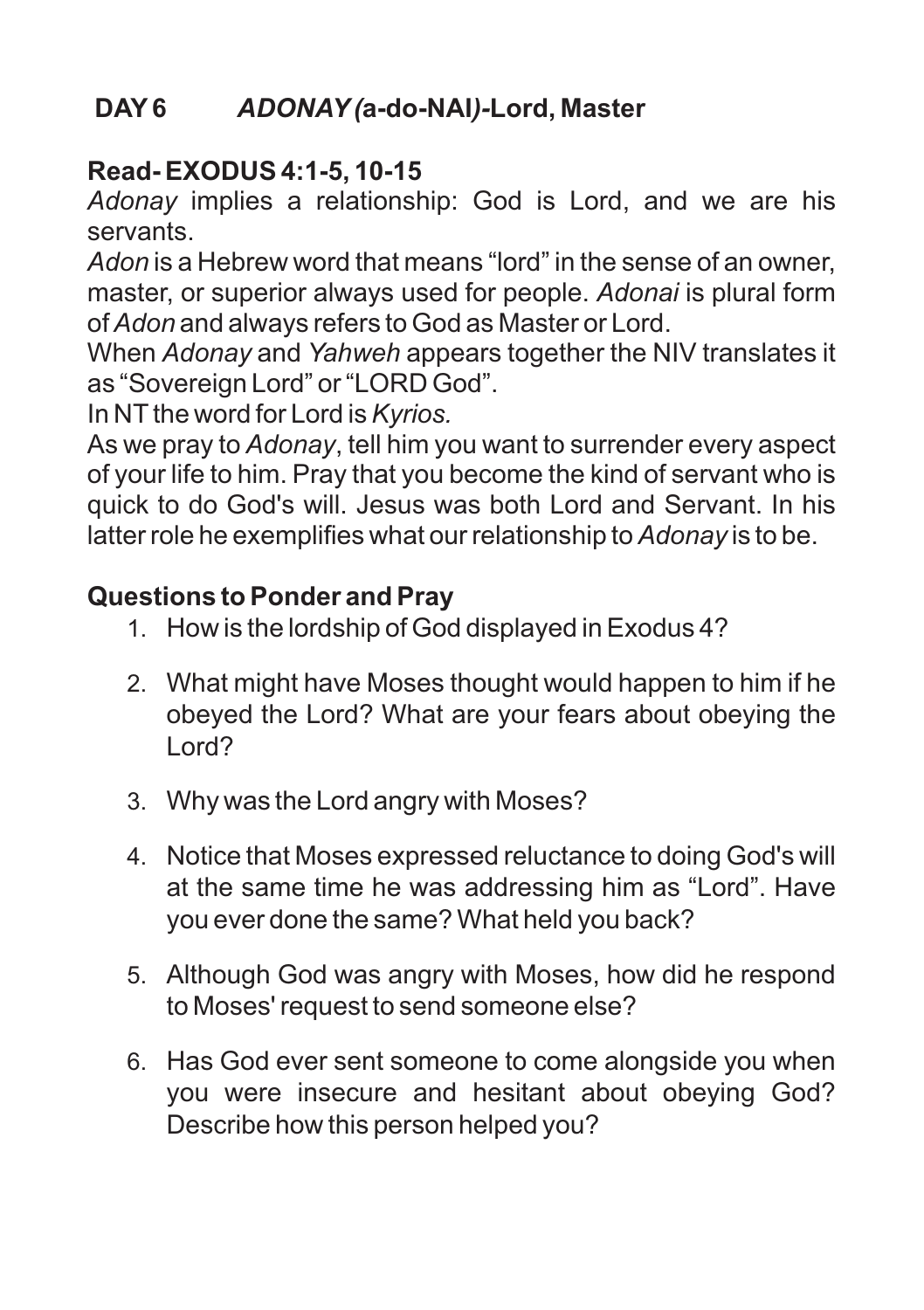## **DAY7** *YAHWEH YIREH-(***yah-WEH yir-EH) THE LORD WILLPROVIDE**

## **Read: GENESIS 22:1-14**

The Hebrew verb *ra'ah (*from where *yireh* is derived) means "to see". In this case, it is translated as "provide". Since God sees the future as well as the past and the present, he is able to anticipate and provide for what is needed.

The English word "provision" is made up of two Latin words that mean "to see beforehand".

When you pray to *Yahweh Yireh*, you are praying to the God who sees the situation beforehand and is able to provide for your needs.

- 1. If you were Abraham making the three day trip to Moriah to sacrifice your only child, what will be filling your heart?
- 2. Why do you think Abraham told his servants that he and his son would worship and then come back to them (Vs5)?
- 3. Why do you think God tests people?
- 4. What is the most difficult sacrifice God has asked you to make? How did you respond?
- 5. In what all ways God has provided for you? Think about last week, last month, last year, your whole life.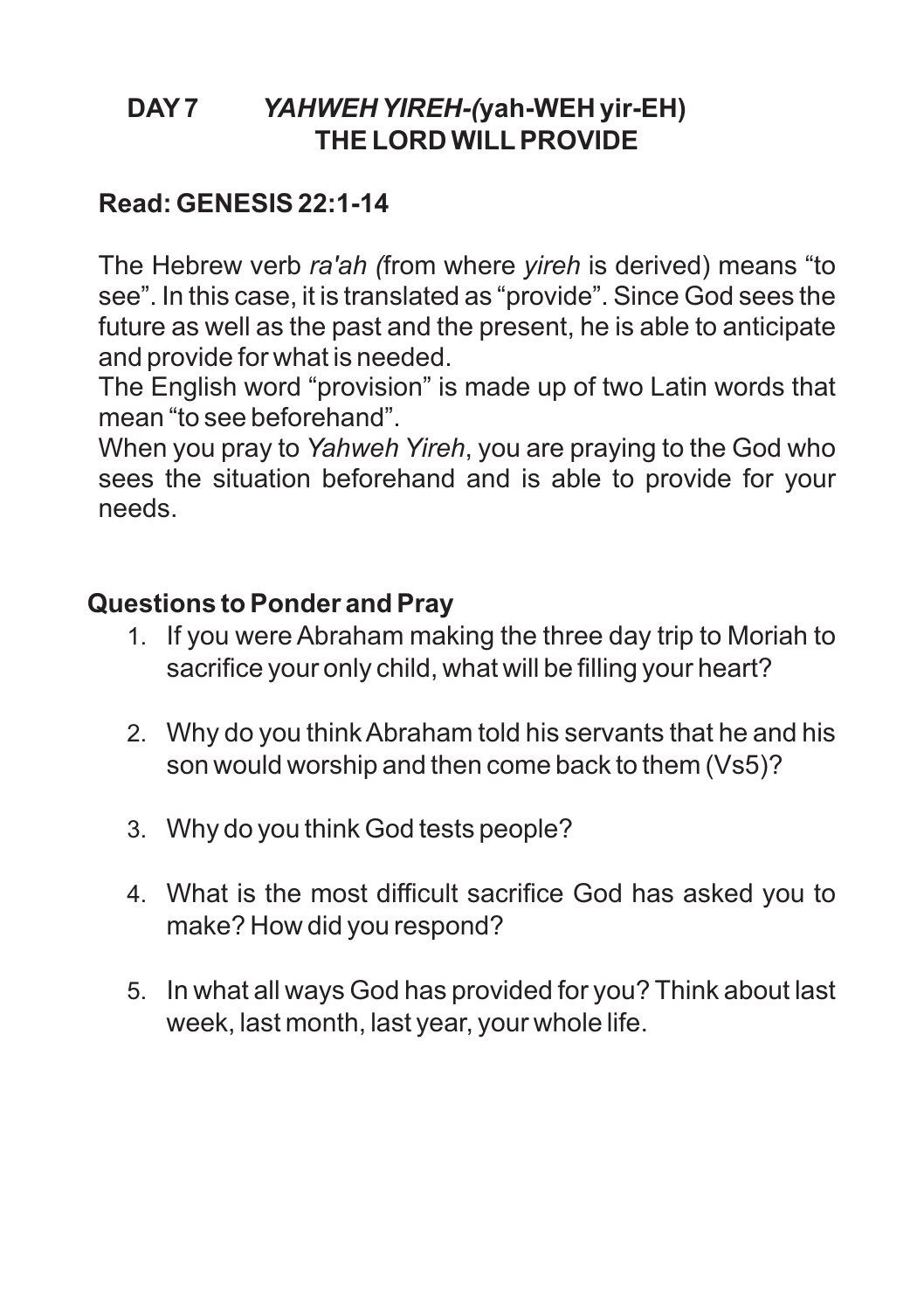# **DAY8** *YAHWEH ROPHE (***yah-WEH row-FEH) THE LORD WHO HEALS**

## **Read: EXODUS 15:20-27**

The Hebrew word *"rophe"* means "heal", "cure", "restore", or "make whole". Shortly after his people left Egypt for Canaan God revealed himself to them as *Yahweh Rophe.* God is the source of all healing.

Though it often refers to physical healing, it also refers to healing the entire person. *Yahweh Rophe* heals the body, mind and soul. *Yahweh Rophe* also heals the water, land and nations. *Yahweh Rophe* heals sin and apostasy.

As you pray to *Yahweh Rophe*, ask him to search your heart. Take time to let him show what it contains. If he uncovers any sin, ask for his forgiveness and then pray for healing. The NT reveals Jesus as the Great Physician, the healer of body and soul, whose miracles point to the kingdom of God.

- 1. How do situations or circumstances influence people's attitude towards God? Describe a time in your life when your circumstance caused your faith to waver?
- 2. How does Moses' example here teach us about how we should respond to difficult circumstances?
- 3. The waters of Marah were bitter and God made them sweet. What areas of bitterness in your life might need to be healed or have been healed?
- 4. On what condition does God base his promise to keep the Israelites from disease?
- 5. Like the Israelites have you felt the testing of God in your life? Describe how did you respond?
- 6. How have you experienced God answering your prayers for healing?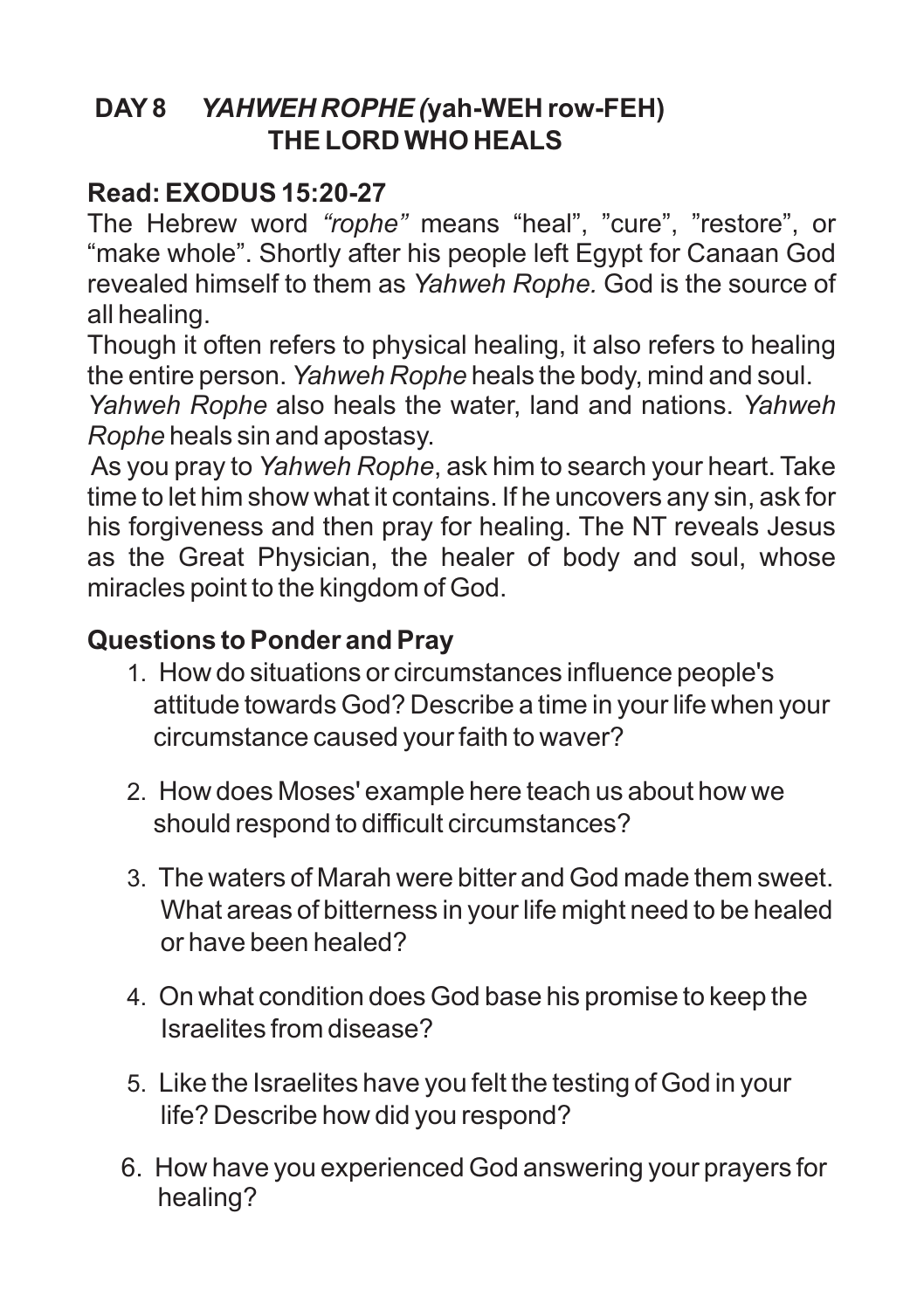# **DAY9** *YAHWEH NISSI-* **(yah-WEH Nis-SEE) THE LORD MY BANNER**

## **Read: EXODUS 17:8-16**

Ancient armies carried standards or banners that served as marks of identification and as symbols that embodied the ideals of a people. A banner, like a flag, was something that could be seen from afar, serving as a rallying point for troops before a battle.

Because banners embodied the ideals and aspirations of whoever carried them, they aroused devotion to a nation, a cause, or a leader.

When Moses held up the staff of God in the battle with the Amalekites, he was holding it like a banner, appealing to god's power. By building an altar and naming it *Yahweh Nissi (*yah-WEH nis-SEE), "The LORD is my Banner", he created a memorial of God's protection and power during the Israelites' first battle after leaving Egypt.

When you are praying to *Yahweh Nissi,* you are praying to a God who is powerful enough to overcome any foe.

- 1. What are the spiritual enemies you are in battle with today?
- 2. How do we engage in Spiritual battles today? What difference would it make if you could say, like Moses, "The LORD is my Banner"?
- 3. Aaron and Hur helped Moses when he grew weary of holding up his hands. Has God ever sent others to help you in the midst of battle? Who and how?
- 4. What battles might you be trying to fight in your own strength?
- 5. How is Jesus God's banner of victory for us? How might lifting high the cross of Christ help you overcome?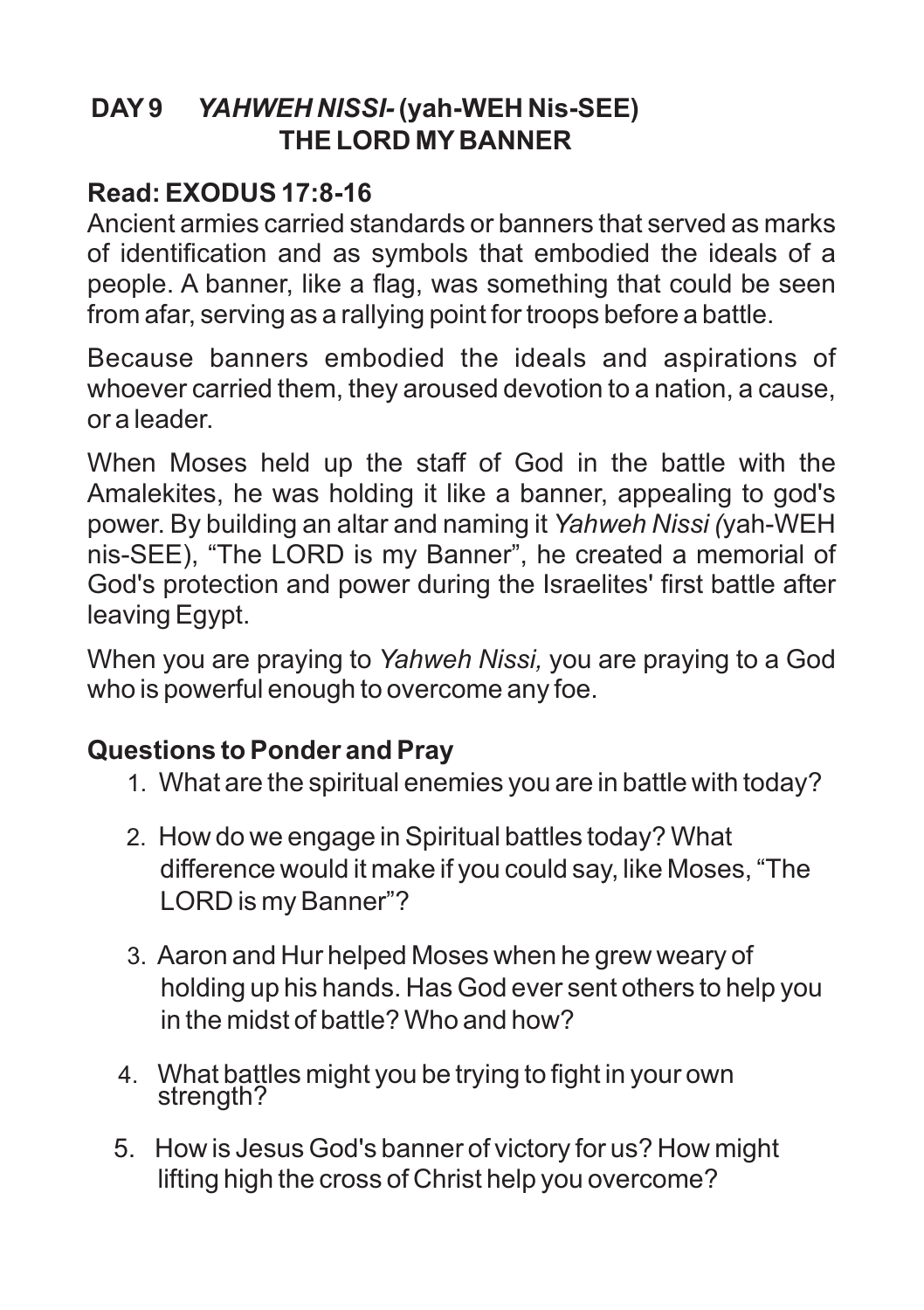# **DAY10** *ESH OKLAH (***AISH o-KLAH)***, EL KANNA(***ELkan-NAH) - CONSUMING FIRE, JEALOUS GOD**

#### **Read: EXODUS 34:10-14; DEUTERONOMY 4:23-24 DEUTERONOMY6:13-19**

When Bible pictures God as a consuming fire *Esh Oklah,* it is in connection with his expressions of divine anger against the sins of human beings and nations.

Though his jealousy is not same as human jealousy, Bible compares it to what a husband feels when his wife has been unfaithful.

The Lord is a Jealous God *El Kanna*, who cannot endure unfaithfulness.

Jesus expressed this in the same way when he said "*I am the Way and the Truth and the Life. No one comes to the Father except through me. (***John 14:6**).

The Lord is a consuming Fire which will destroy whatever is opposed to his holiness. He is a Jealous God, who loves us completely and who, therefore, demands our wholehearted response.

If we Love him our own zeal will make us jealous for God's glory and honor. Pray that God gives you and your Family a deeper understanding of his holiness and a greater desire to honor and exalt his name.

- 1. What promises does God make in the Exodus passage?
- 2. What commands does God give in all three passages?
- 3. What warnings does he issue?
- 4. Why do you think God said his name is "Jealous"?
- 5. How does this name of God relate to your own life?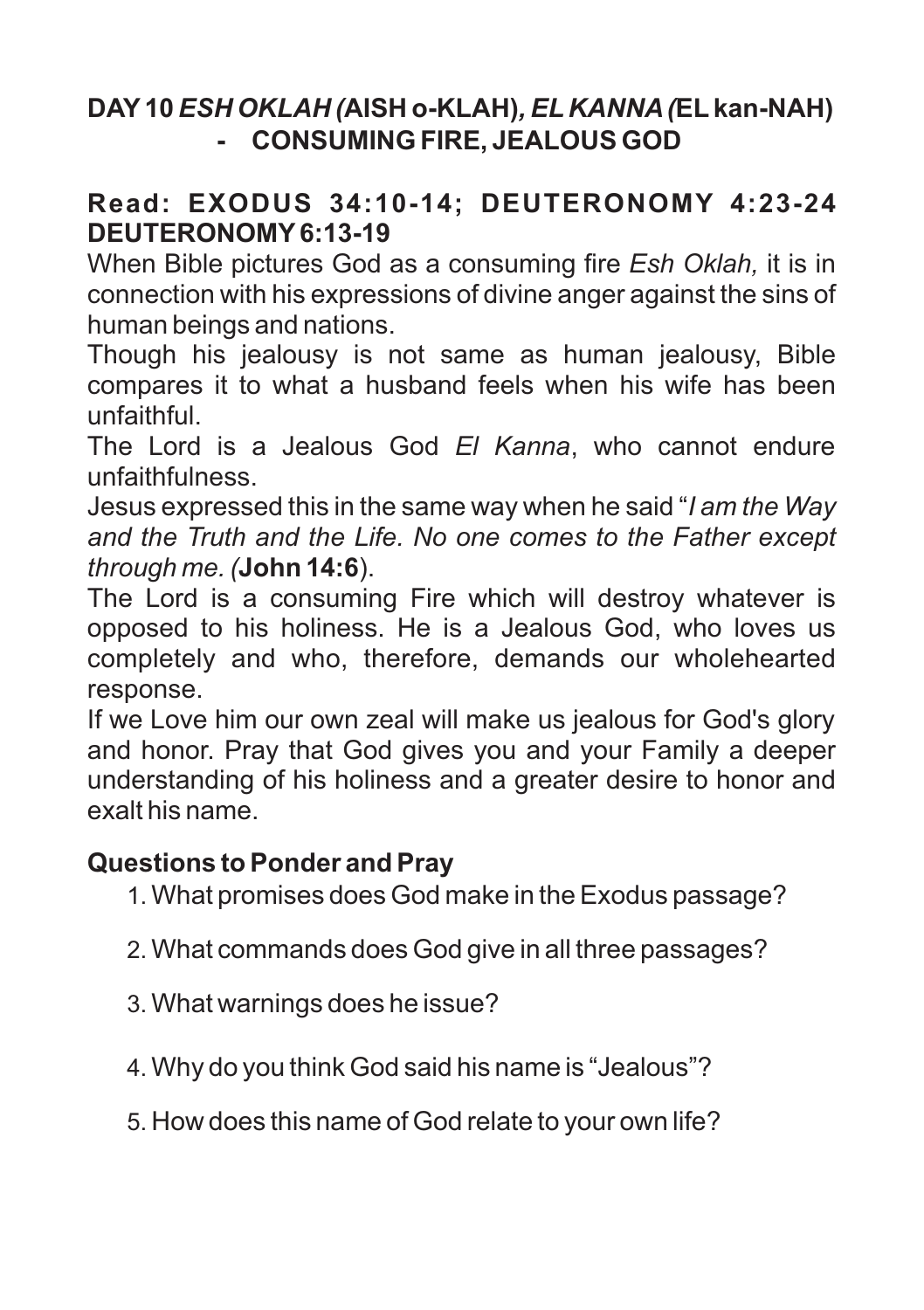## **DAY11** *YAHWEH SHALOM* **(yah-WEH sha-LOME) THE LORD IS PEACE**

## **Read: JUDGES 6**

The meaning of *Shalom* goes beyond peace. It means "wholeness", "completeness", "perfection", "safety" or "wellness". Shalom comes from living in harmony with God. The fruit of the harmony is harmony with others, prosperity, health, satisfaction. soundness, wholeness, and well being.

*Shalom* is a common term for greeting (similar to Salaam) or farewell in Israel. It expresses the hope that the person you are greeting may be well in every sense - fulfilled, satisfied, prosperous, healthy and in harmony with themselves and others. *Shalom* is an expression of God's faithful relationship with his people.

When you are praying to *Yahweh Shalom,* you are praying to the source of all peace. And his son is called the Prince of Peace.

- 1. What does this passage reveal about the way God deals with his people's unfaithfulness?
- 2. Why do you think the angel called Gideon a "mighty warrior"?
- 3. Why did Gideon believe he was ill equipped to be a leader and a warrior?
- 4. What comes to your mind when you hear the word *peace?*
- 5. What might be stealing your peace? What are your anxieties? Have you become too busy to seek the Lord? Have you made compromises that have eroded your faith?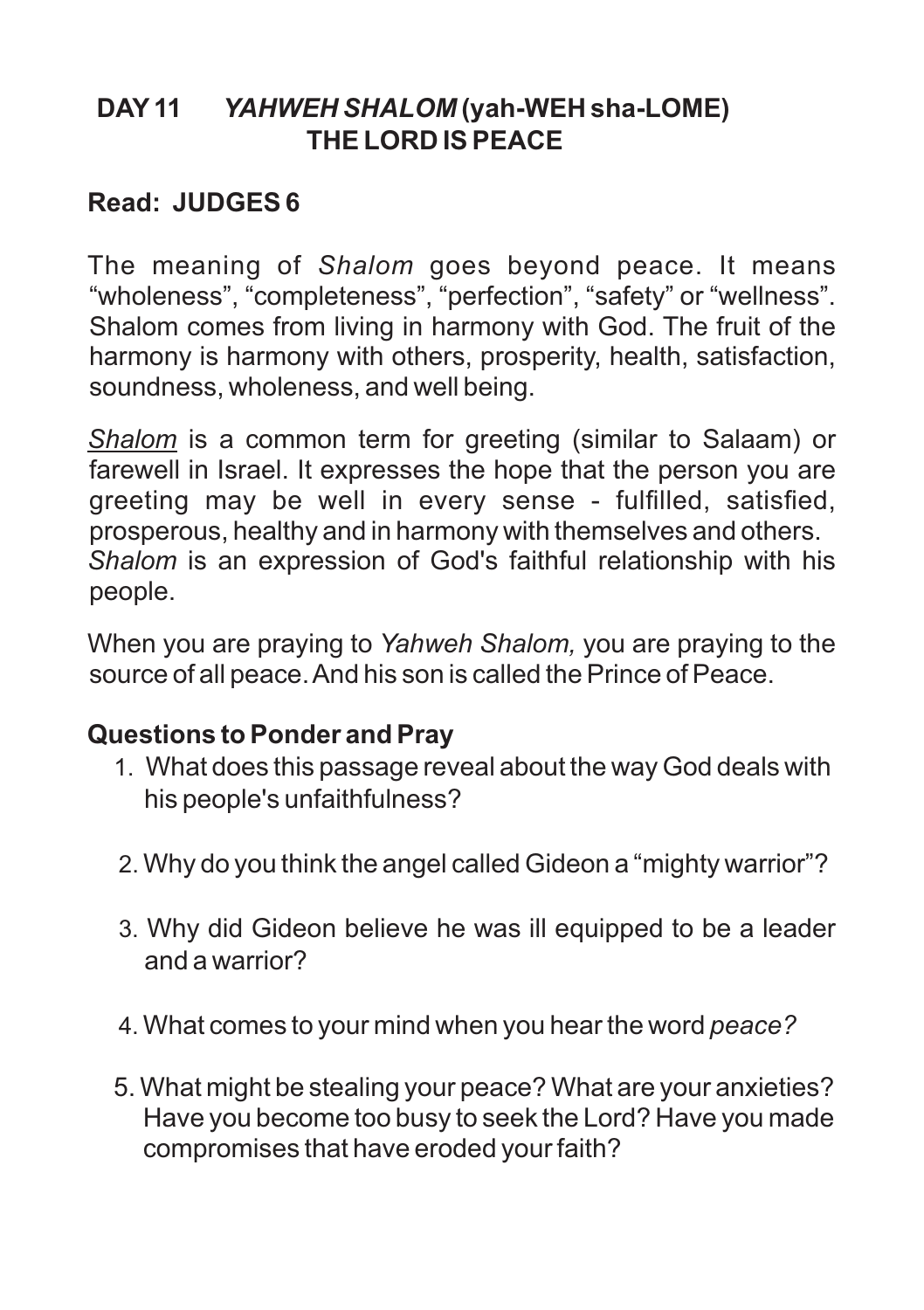# **DAY12** *YAHWEH TSEBAOTH* **(yah-WEH tse-ba-OATH) THE LORD OF HOSTS**

## **Read: 1 SAMUEL17:38-47**

*Yahweh Tsebaoth* is a title of great power.

The Lord of Hosts is a title that emphasizes God's rule over every other power in the material and spiritual universe.

At times the Bible speaks of the Lord of Hosts leading a great army of -Cherubim and seraphim; sun and moon; stars and sky; rivers and mountains; hail and snow; men and women; animals, wild and tame—all these worship the Lord and are at times called to fight on his behalf.

When you pray to *Yahweh Tsebaoth,* you are praying to a God so magnificent that all creation serves his purpose.

- 1. Why do you think the story emphasizes David's inability to do battle in the king's armour?
- 2. Contrast David's attitude toward the battle with Goliath's.
- 3. What gave David such confidence and Righteous zeal?
- 4. What one thing could you do today that would help you face future battles with greater faith?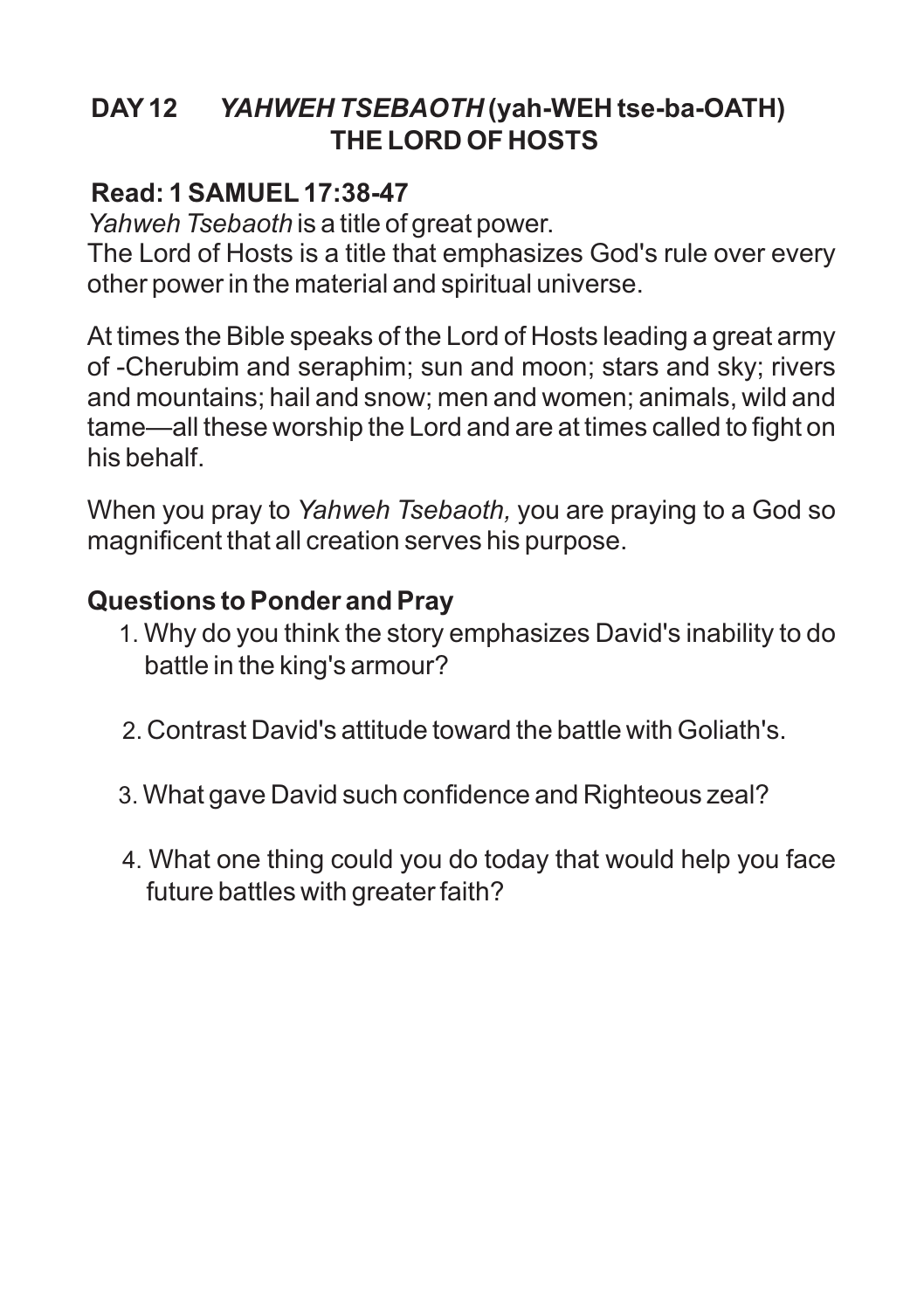# **DAY13** *YAHWEH TSURI (***yah-WEH tsu-REE) THE LORD IS MY ROCK**

## **Read: PSALM 144:1-2, 7-10**

Rocks provide shade, shelter, and safety in the wilderness and were used to construct altars, temples, houses, and city walls. It is a perfect symbol of his enduring faithfulness.

To worship *Yahweh Tsuri* is to echo Hannah's great prayer of praise: "There is no Rock like our God" (1 Samuel 2:2)

When you pray to the Lord your Rock, you are praying to the God who can always be counted on. His purposes and plans remain firm throughout history. The NT identifies Jesus as the spiritual rock that accompanied the Israelites during the long journey through the desert.

- 1. David expressed his sense of vulnerability with vivid images Describe a time in your life when you felt particularly vulnerable and what did you do?
- 2. How has God heard your cries for help?
- 3. Knowing that God is your rescuer and deliverer, how might this affect your temptation to defend yourself or retaliate against those who are against you?
- 4. How will your life be different if you believe the truth as David did that God is your Rock?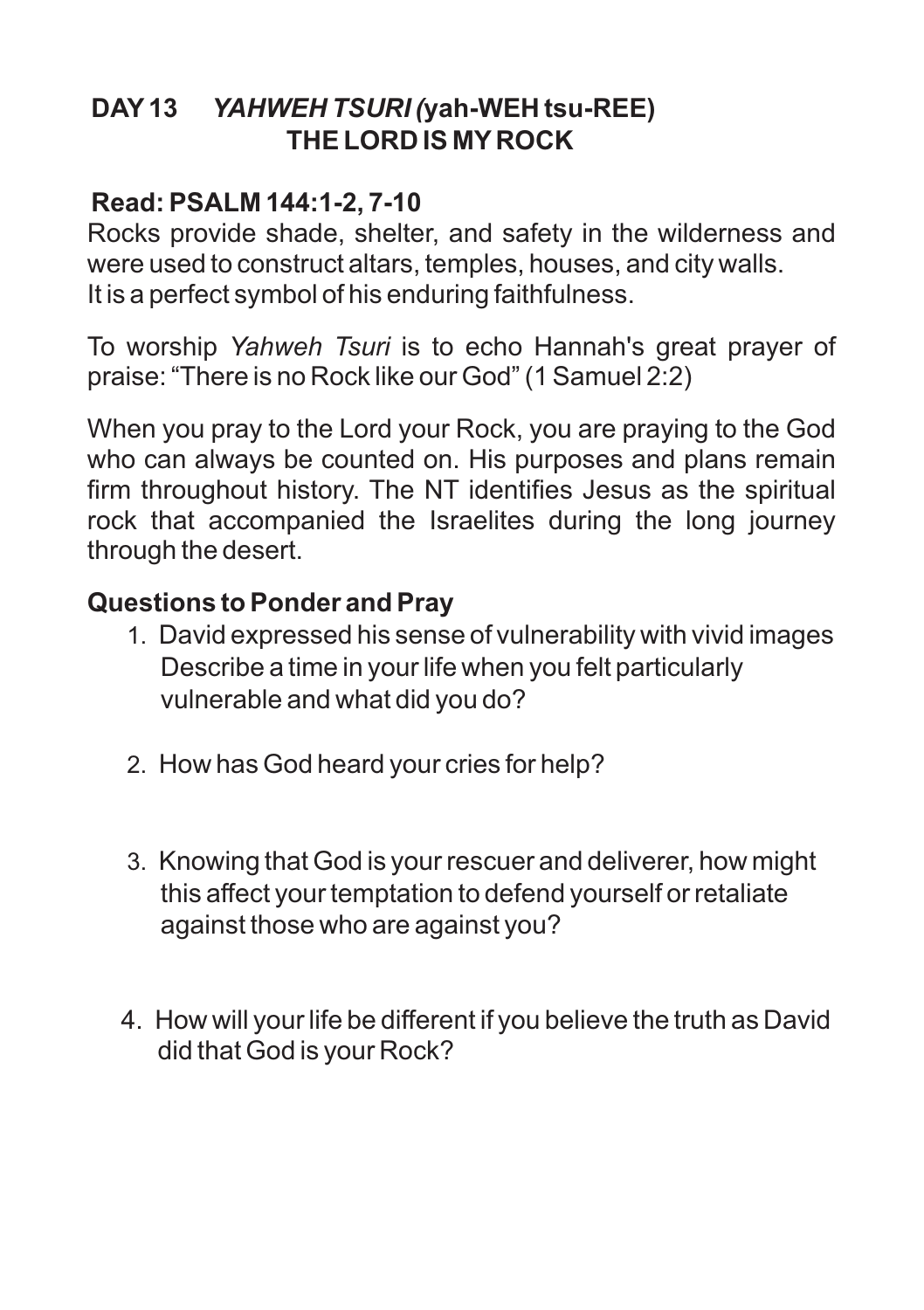## **DAY14** *YAHWEH ROI (***yah-WEH row-EE) THE LORD IS MYSHEPHERD**

#### **Read: PSALM 23**

To sustain their livelihood, it was vital for shepherds to keep their animals from straying, to protect them from thieves and wild animals, and to provide them with plentiful pastures.

In Israel, "shepherd" eventually became a metaphor for kings. Most of Israel's Patriarchs were Shepherds - Abel, Abraham, Isaac, Jacob, Moses and David.

Though Israel's leaders were also referred to as shepherds, they were often chided for their failure to watch over and care for the flock of God.

Both then and now *Yahweh Roi* is the one true Shepherd of his people. NT talks of Jesus as the Good Shepherd.

When you pray to the Lord your Shepherd, you are praying to the One who watches over you day and night, feeding you and leading you safely on the path of righteousness.

- 1. Read Psalm 23 again, and then close your eyes. Imagine that you are the sheep. What do you see? What do you feel?
- 2.What does it mean to "restore my soul"? Describe a time when you felt the need of such a restoration.
- 3.How has the Good Shepherd's rod and staff protected, comforted, guided or corrected you?
- 4.What does the image of table in the Psalm help you visualize and hope for?
- 5. How will your daily life change if you really believed that goodness and kindness would follow all the days of your life?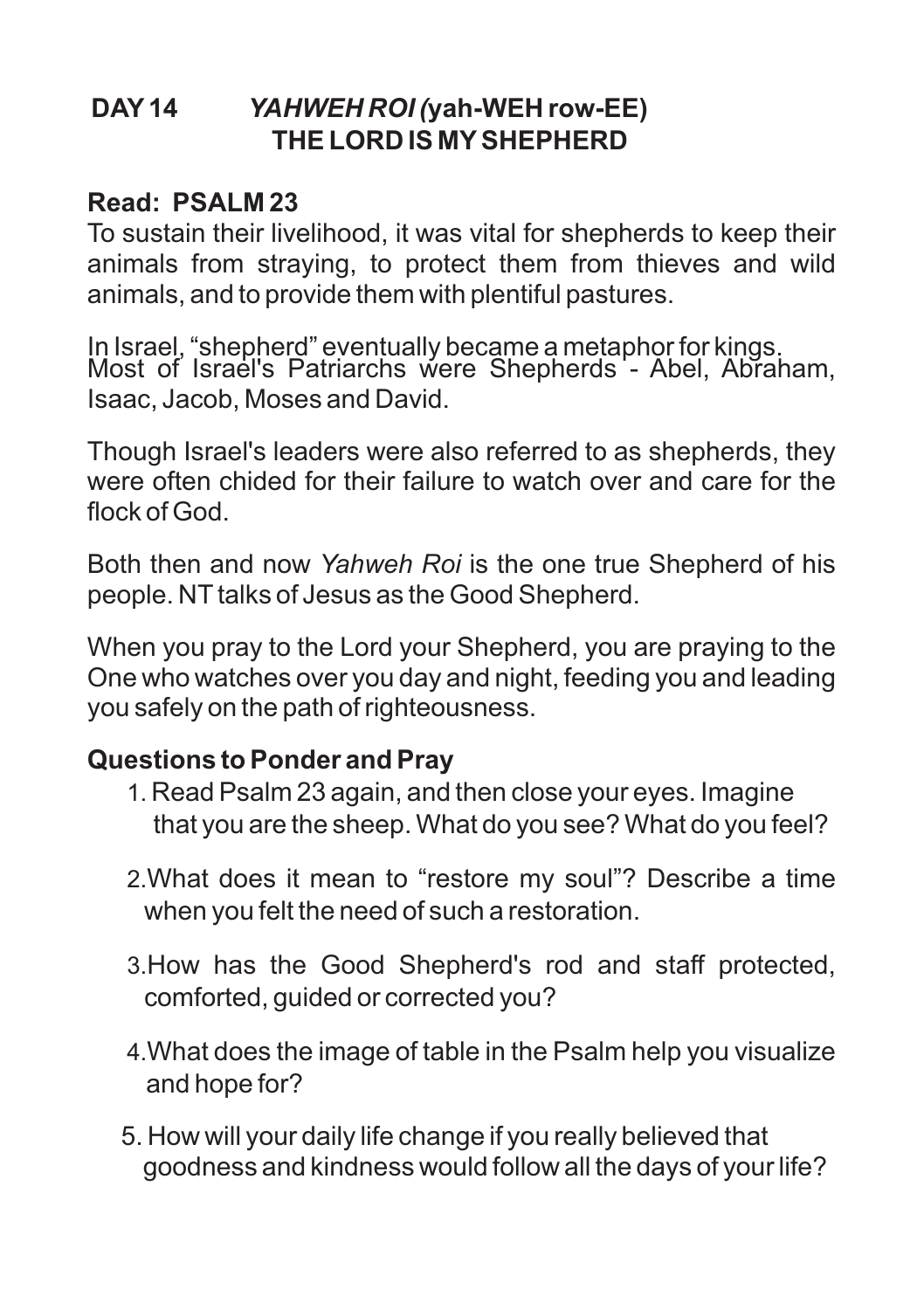# **DAY15** *HASHEM (ha***-SHAME) - THE NAME**

#### **Read: 1 Kings 8:22- 9:3**

*Shem* is the Hebrew word for "name". Solomon begged that God's name would dwell in the temple in Jerusalem- the place where his people could pray and be heard.

To call on God's name is to call on his presence. To act in his name is to act with his authority.

Though God's name is holy and powerful, it cannot be invoked as a magic formula. It becomes powerful whenever it is uttered by men and women who are exercising their faith in God.

In **Matt 6:9** Jesus taught us to pray by saying "Our Father who is in heaven, hallowed be the *name…"*

Jesus promised to whatever we ask in his name. **Philippians 2:9- 10** affirms that God has exalted Jesus and given him "the name that is above every name".

When we pray to *Hashem,* we are praying to the holy God who lives in our midst, hearing and answering our prayers.

- 1.What does it mean to confess God's name?
- 2.How can Solomon's prayer at the dedication of the temple in Jerusalem inform your prayers today?
- 3.What does God mean when he says he will put his "Name" in the temple?
- 4. You are the temple of the Holy Spirit (1 Corinthians 6:19). *Hashem* resides within you. What needs would you like to bring to him?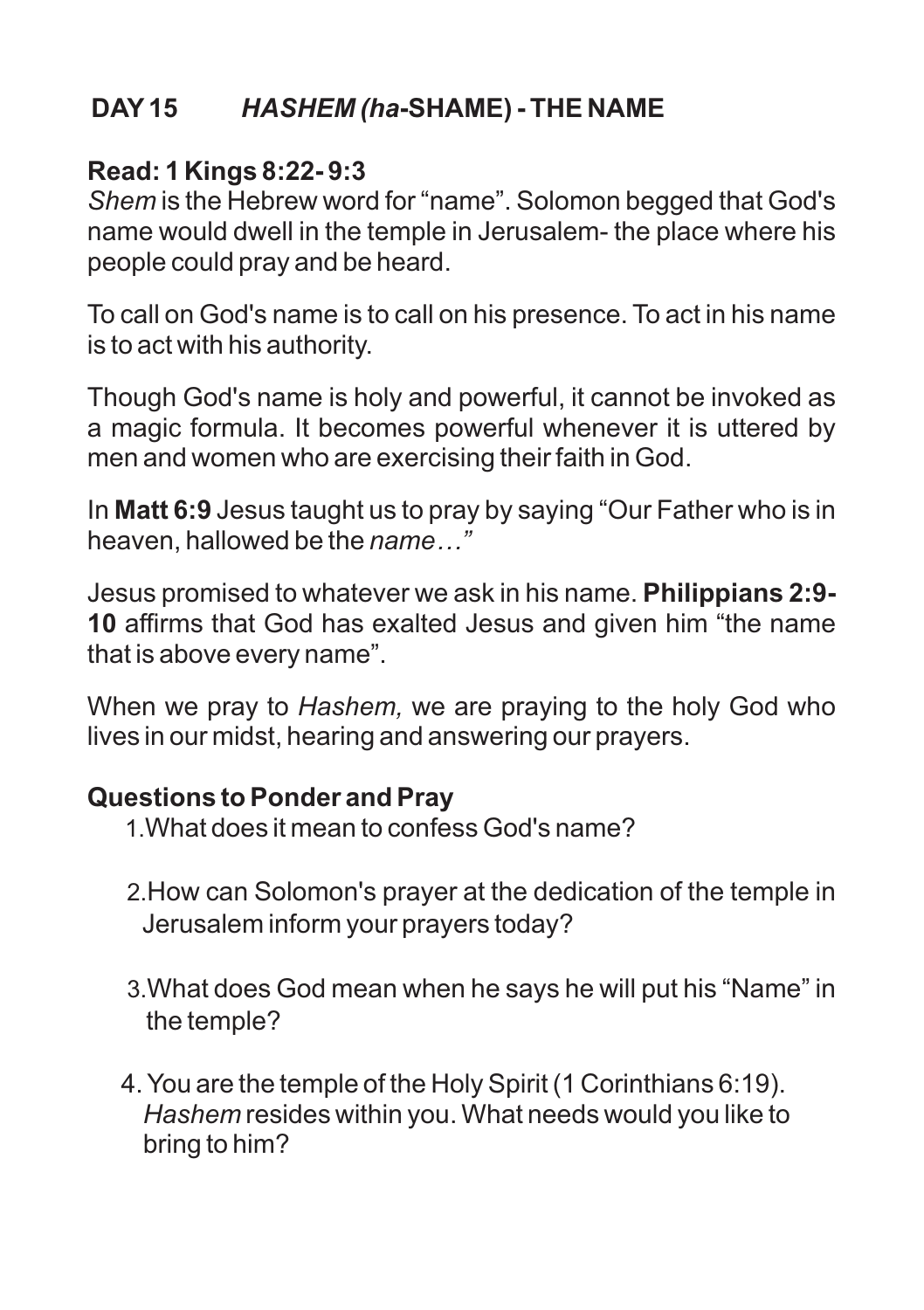# **DAY16** *MELEK (***ME-lek)-KING**

#### **Read: PSALM 72:1-8, 11-15**

Israelites believed that *Yahweh* was *Melek* (King) ---not just over Israel but over every nation on earth. The New Testament presents Jesus as the King of kings.

Compared to the surrounding nations *Yahweh* was King to the Israelites. Once they started having Kings they understood that the king was responsible to rule them according to God's laws. David was such a King.

But most of the kings fell short of this ideal. God's people longed for a Messiah, a descendant of David who would rule them like God would.

When you pray to *Yahweh Melek,* you are praying to the God who watches over the whole earth and who will one day come in glory to usher in an eternal kingdom of peace and righteousness.

- 1. Psalm 72 though it does not directly refer to God as the King, it does reflect the values of our heavenly King. What are these values?
- 2. How would the World be today if rulers and leaders reflect the values expressed in Psalm 72?
- 3. How did Jesus fulfill these values?
- 4. Take a moment to list few places where oppression and violence reigns. Pray for God's Kingdom to come and his will be done in those places specifically.
- 5. In what ways are you ushering in the Kingdom of God in this world?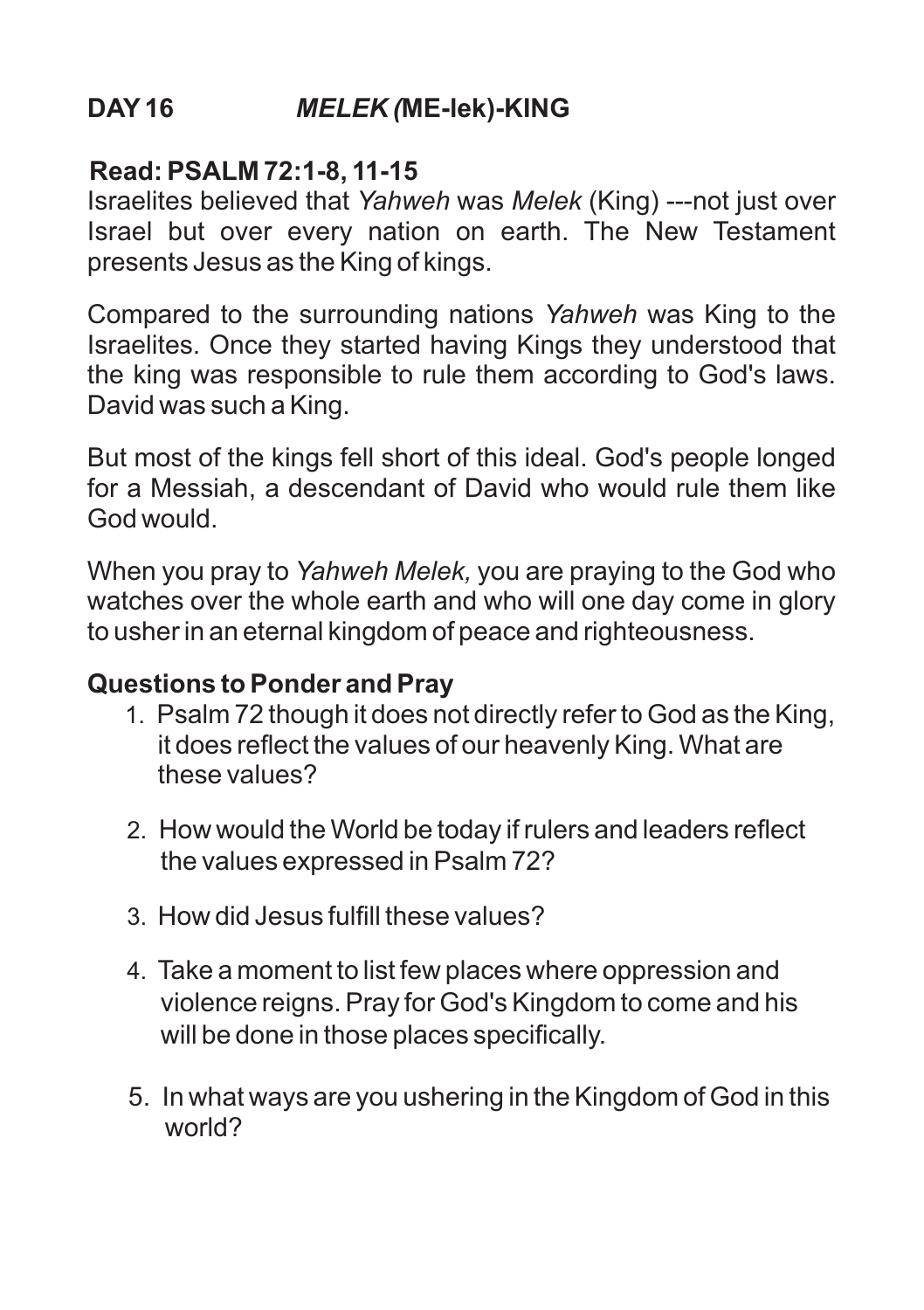## **DAY17** *EL CHAY(***EL CHAY) - LIVING GOD**

#### **READ: 2 Kings 19:9-19, 35-37**

Unlike idols made by human hands, *El Chay* –Living God is himself the Maker of heaven and earth. He alone is the source of our life.

Bible warns us against the worship of false gods.

Anything that takes the place of our Living God will cause jealousy in *El Chay.*

- 1. How does Hezekiah's prayer in 2 Kings 19 reflect his understanding of the "Living God"?
- 2. How can his prayer be a model for our prayer focused on honoring God?
- 3. What are some false gods that you have to flee from today to worship *El Chay?*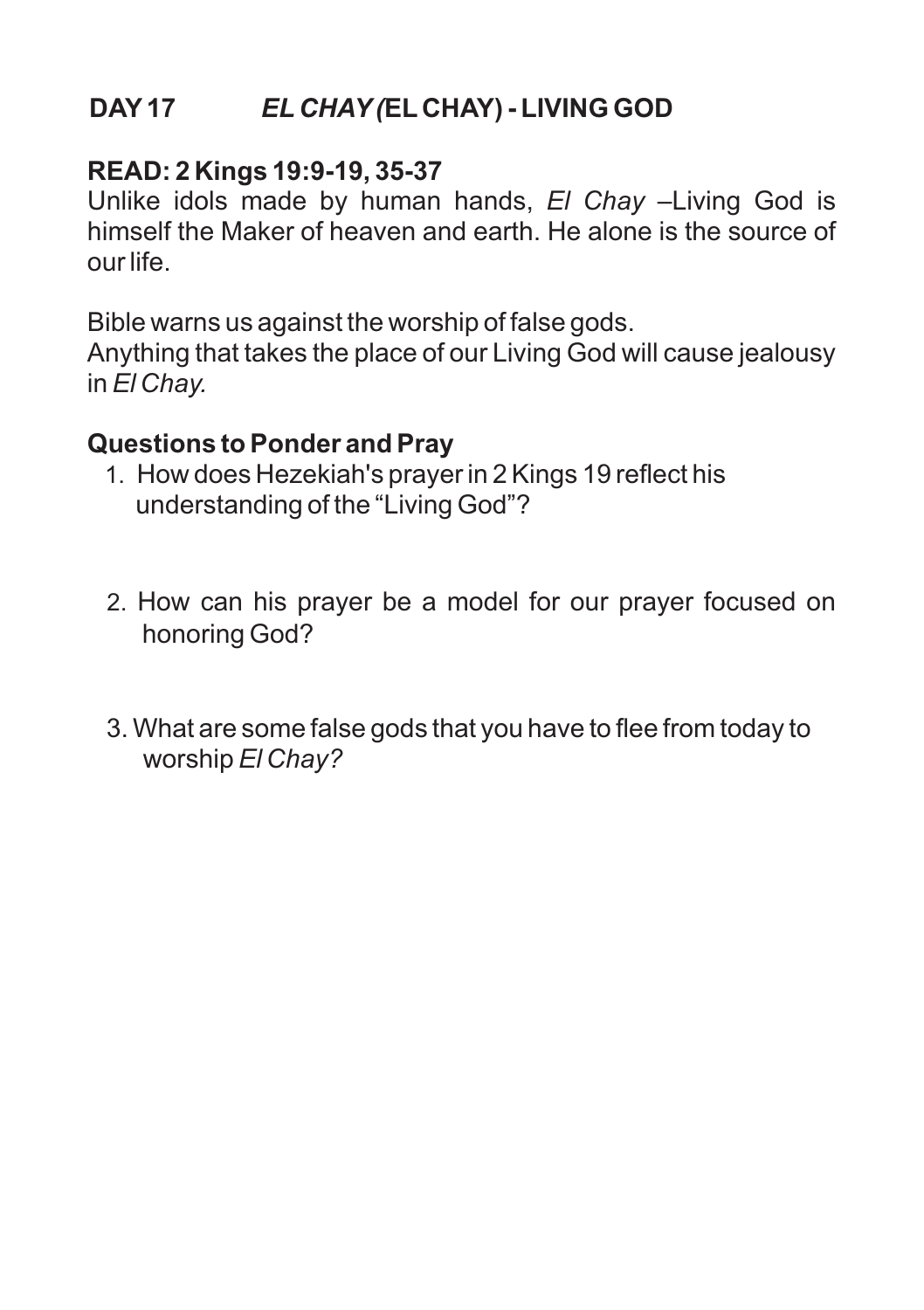## **D AY 1 8** *M A O N (* m a - O H N )**- D W EL L I N G PL A C E,** *MACHSEH(*mach-SHE)**-REFUGE** *,MAGEN(*ma-GAIN)**-SHIELD**  *,METSUDA(*me-tsu-DAH)**- FORTRESS***, MIGDAL-OZ(*mig-dal OHZ)**-STRONG TOWER**

## **Read: PSALM 91:1-16**

These descriptive names for God often appear in clusters in the psalms as well as in other parts of the Bible.

The OT reveals a God who dwells with his people. The NT reveals God not only dwelling with us but within us. Occasionally this imagery is reversed by picturing God as our dwelling place-*Maon.* God as *Machseh-*Refuge is the one to whom we can run for safety and security.

God as *Magen-*Shield exposes his protective care.

God is compared to *Metsuda-*fortress and *Migdal-Oz-*Strong Tower elsewhere signifies his protection and he being our stronghold.

When you pray to God your Refuge, Shield, Fortress, Dwelling Place, and Strong Tower, you are invoking the God who has promised to watch over you and keep you safe.

- 1. What is the characteristic of a person who experiences God as his or her Refuge?
- 2. How would your life be different if you were able to take shelter under the "wings of God"?
- 3. What do you think it means to rest in God? How have you experienced this rest?
- 4. What are the dangers cited in Psalm 91? What are the promises in Psalm 91?
- 5. What are the things you fear the most? How can you apply God's promises to your fears?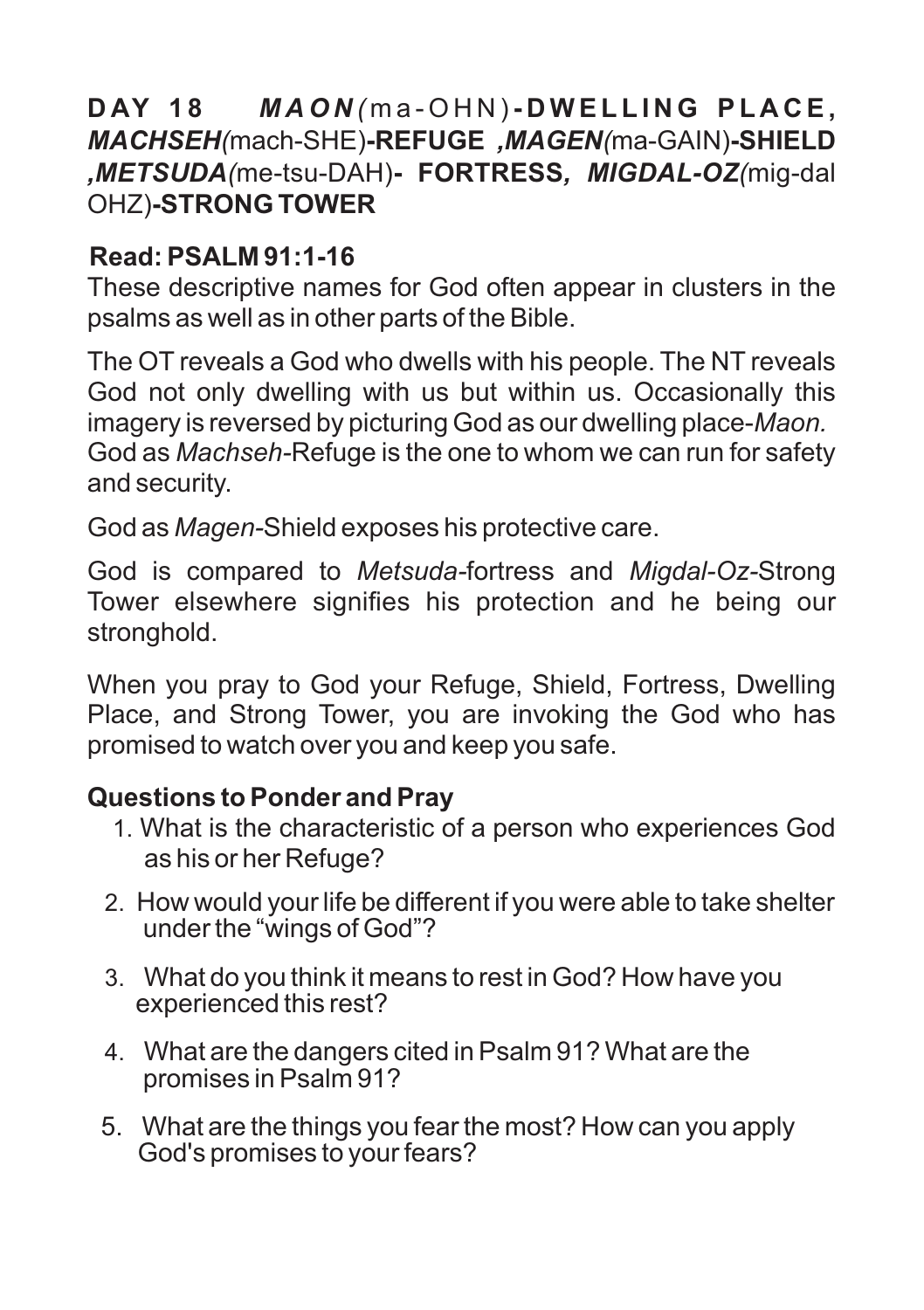# **DAY19** *ELELYON (***ELel-YOHN) - GOD MOST HIGH**

## **Read: DANIEL4:19, 24-34**

God is the highest in every realm of life. All who belong to Christ are revealed as sons and daughters of the Most High by imitating Him.

*El Elyon* is first used in relation to Melchizedek the king of Salem, who is also called the "*the priest of God Most High"* and who blessed Abraham in the name of "*God Most High" (*Gen 14:18-20*).* The passage in Daniel regarding interpretation of King Nebuchadnezzar's dream illustrates what happens when human beings who forget who is highest in heaven and on earth.

When you praise *El Elyon-* God most high you are worshipping the One whose power, mercy, and sovereignty cannot be matched.

- 1. What was the source of Nebuchadnezzar's prosperity and greatness?
- 2. Why do you think Nebuchadnezzar's boasting led to his insanity?
- 3. What does this story reveal about the link between sanity and humility?
- 4. How have you been tempted to take credit for God's blessings- your successes, your family, your possessions?
- 5. What can you do to acknowledge God's greatness? Do something specific TODAY.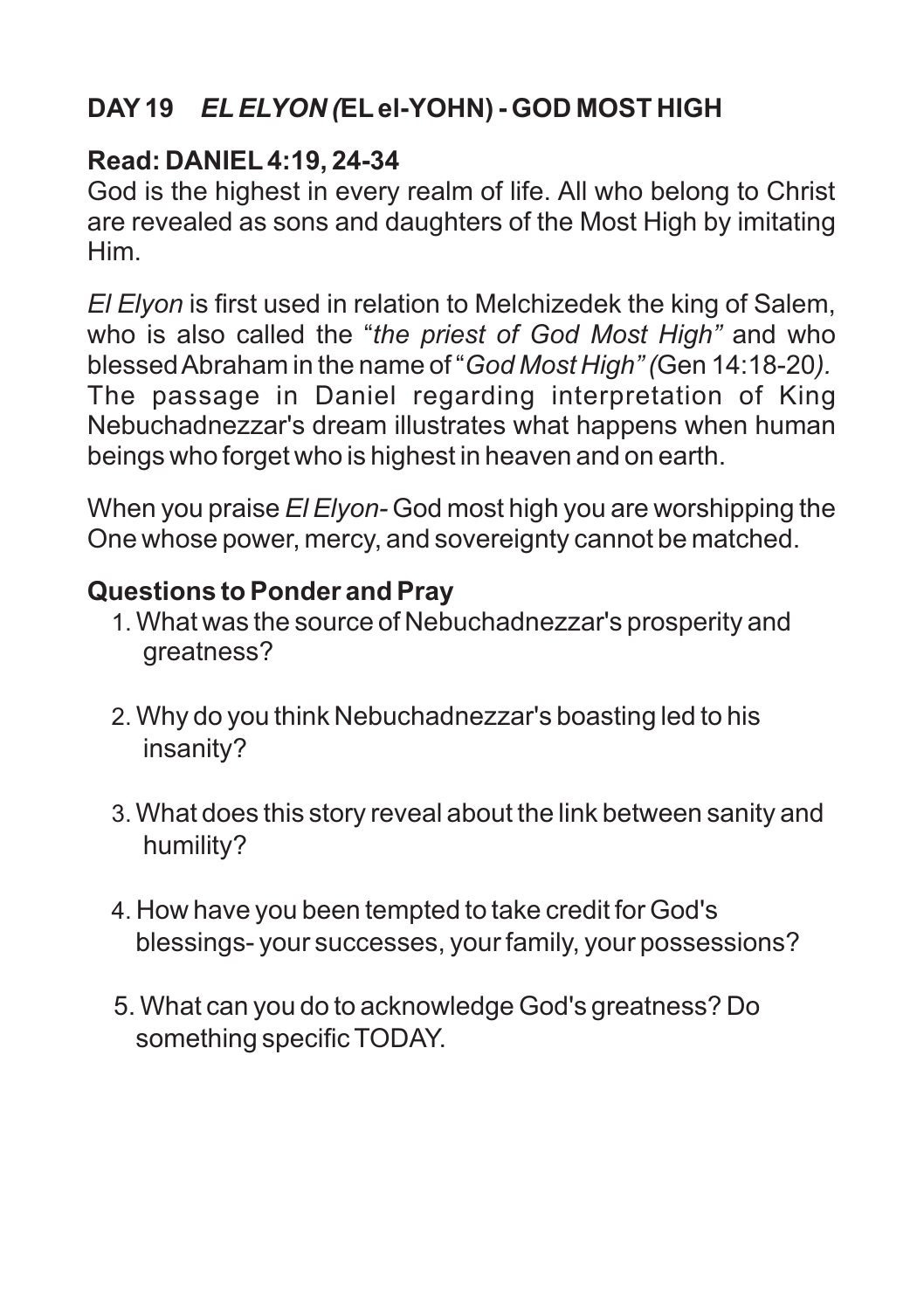# **DAY20** *YAHWEH SHAMMAH (***yah-WEH SHAM-mah)- THE LORD IS THERE**

## **Read: EZEKIEL37:21-28; 48:35**

*Yahweh Shammah* is name of a city rather than name of God. But it is so closely associated with God's presence and power that it has often been equated with a name for God.

In Genesis there is an easy intimacy between God and man and woman. As soon as sin enters the intimacy is destroyed. Adam and Eve tried to hide. God finds them and casts them away. God starts reestablishing his relationship with man. He chooses Israel, delivers them from slavery and then dwells with them in pillar of cloud and fire, in the tabernacle and then in the Jerusalem temple.

But still God's people sin. Ezekiel witnesses the glory of God departing from the temple because of continued unfaithfulness. God is no longer there. The book of Ezekiel ends on a note of tremendous hope of restoration when "*the name of the city from that time on will be: THE LORD IS THERE.*

**"The Lord is There"** reminds us that we were created both to enjoy and to manifest God's presence.

- 1. What are the marks of God's presence?
- 2. What is the connection between keeping God's laws and living in his presence?
- 3. What are the evidences of God's presence in you, your family and your family group?
- 4.Spend a few minutes imagining even one day without God in it. Make a list of all blessings that will be withdrawn as a result?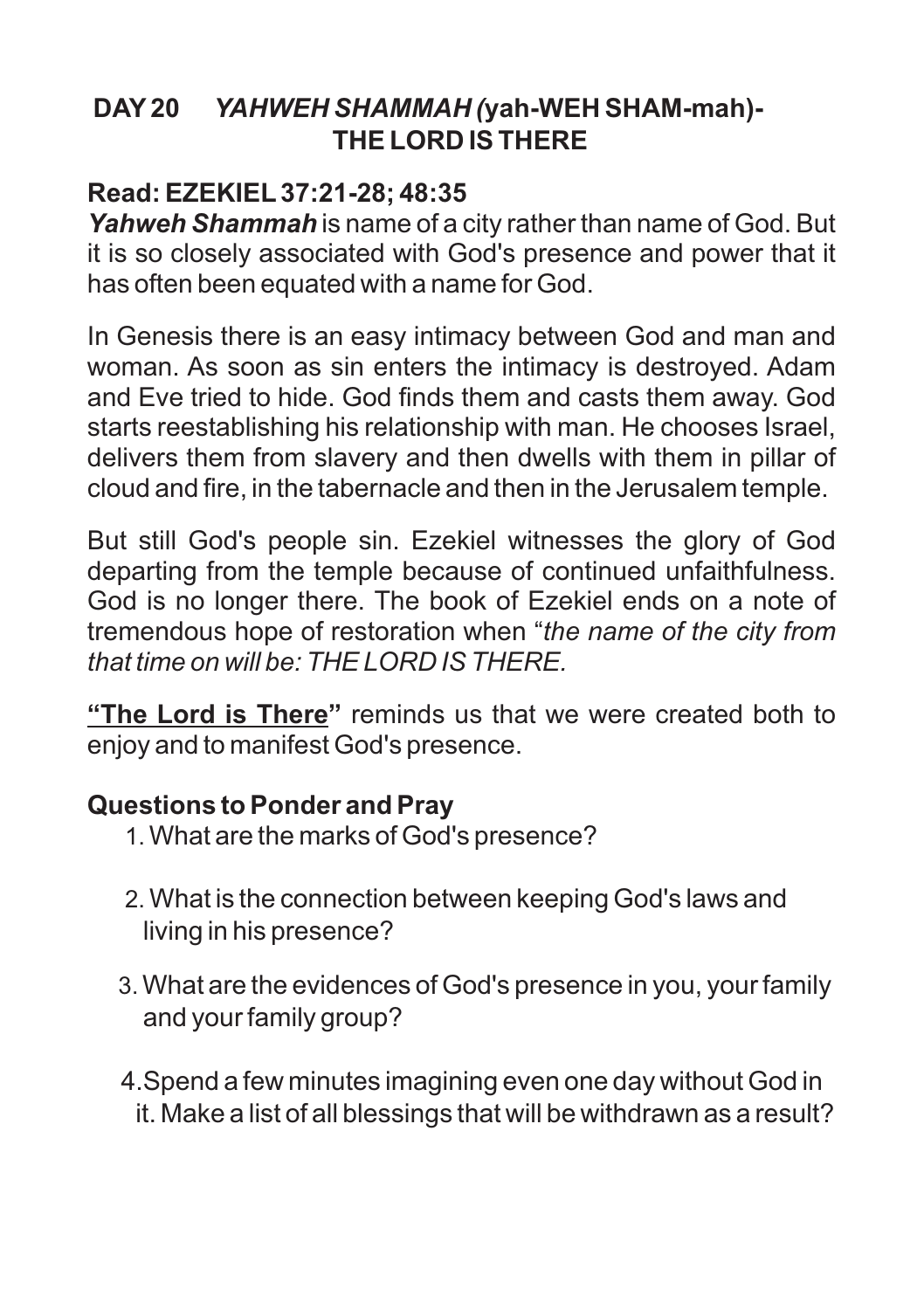# **DAY21** *AB (***AB)***, ABBA(***AB-ba)***, PATER (***pa-TAIR)-FATHER**

## **Read: LUKE 15:1-2; 11-32**

Jesus invited persecution by calling God his Father. He taught his disciples to address God as Father.

Because of Jesus we can boldly call upon God as our Father.

Jesus depicted God as a tender compassionate Father, who extends grace to both the sinner and the self-righteous.

The first recorded words of Jesus in **Luke 2:49** when he spoke to his earthly parents *"Didn't you know I had to be in my Father's house?"*

The expression *"Abba, Pater"* is found three times in the NT, all in prayer.

Jesus used it in his anguished cry in Gethsemane-*"Abba Father, everything is possible for you. Take this cup from me. Yet not what I will, but what you will." -***Mark 14:36**.

- 1. Who is Jesus addressing this parable to? Who might he be addressing this parable to today?
- 2. Describe the grace God has extended to you as the Father showed the prodigal son.
- 3. With which son do you identify in this story? Why?
- 4. Jesus doesn't tell us how the older son responded to his Father's explanation. Why is the story left incomplete at the end?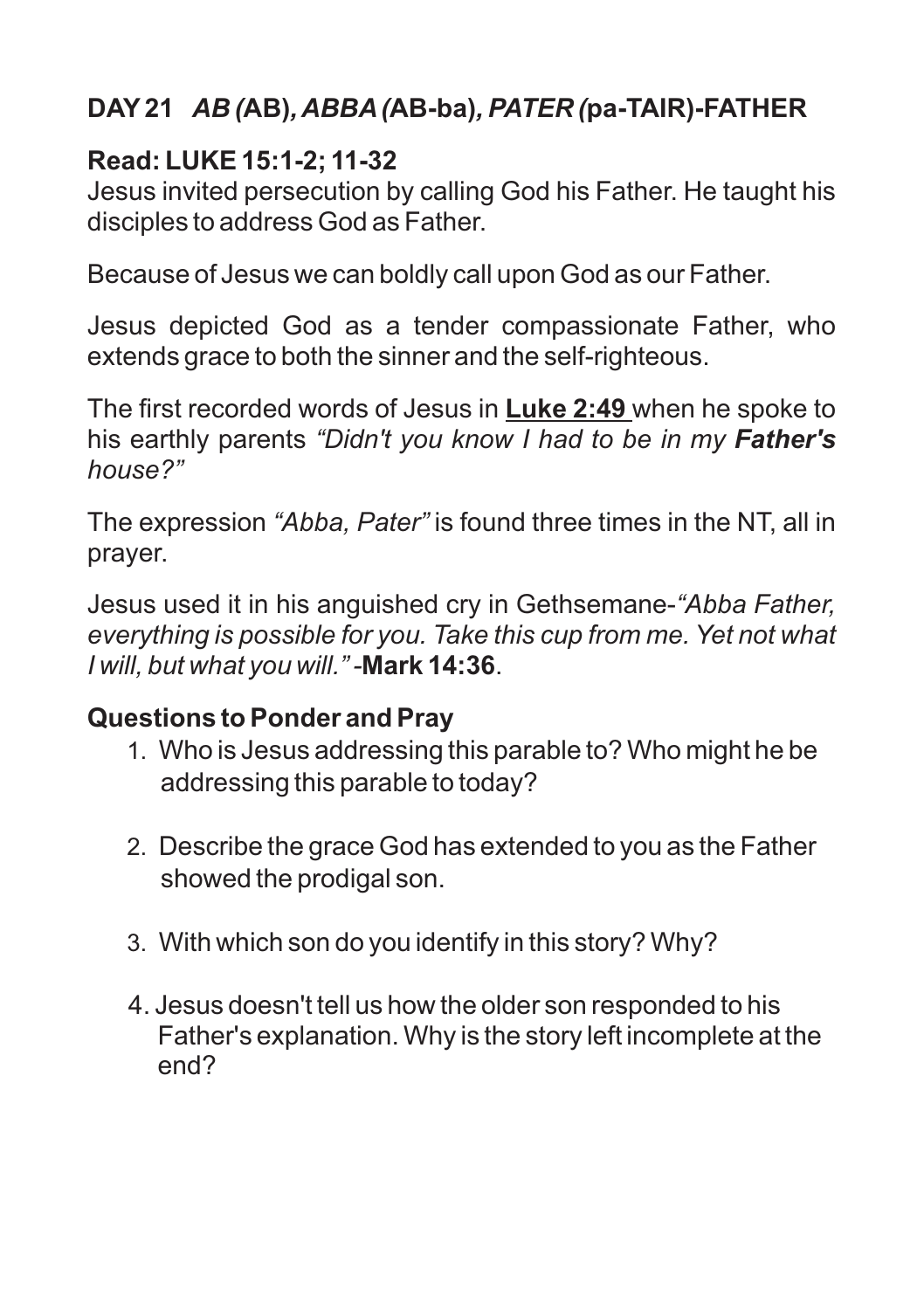# **DAY22** *IMMANUEL(***im-ma-nu-AIL),**  *EMMANOUEL(***em-man-ou-AIL)-GOD WITH US**

## **Read: Matt 1:18-23**

*Immanuel* translates – "with us is God". When our sins made it impossible for us to come to him, God took the outrageous step of coming to us, of making himself susceptible to sorrow, temptation and sin.

Matthew's gospel recalls God's prophecy in **Isaiah 7:14**. This sign was given many years early to an apostate King.

The Bible is story of God's persistent desire to dwell with his people. Jesus is the *Immanuel*-God with us. He came to rescue, redeem, and to restore our relationship with him.

- 1. What does this title of Jesus reveal about his nature?
- 2. How have you experienced *Immanuel-*God being in your life thus far?
- 3. When have you struggled to believe that God is truly with you?
- 4. Matthew begins and ends with the promise that God is with us (Matthew 28:20).How would your life be different if you began and ended each day with the firm belief that God is with you?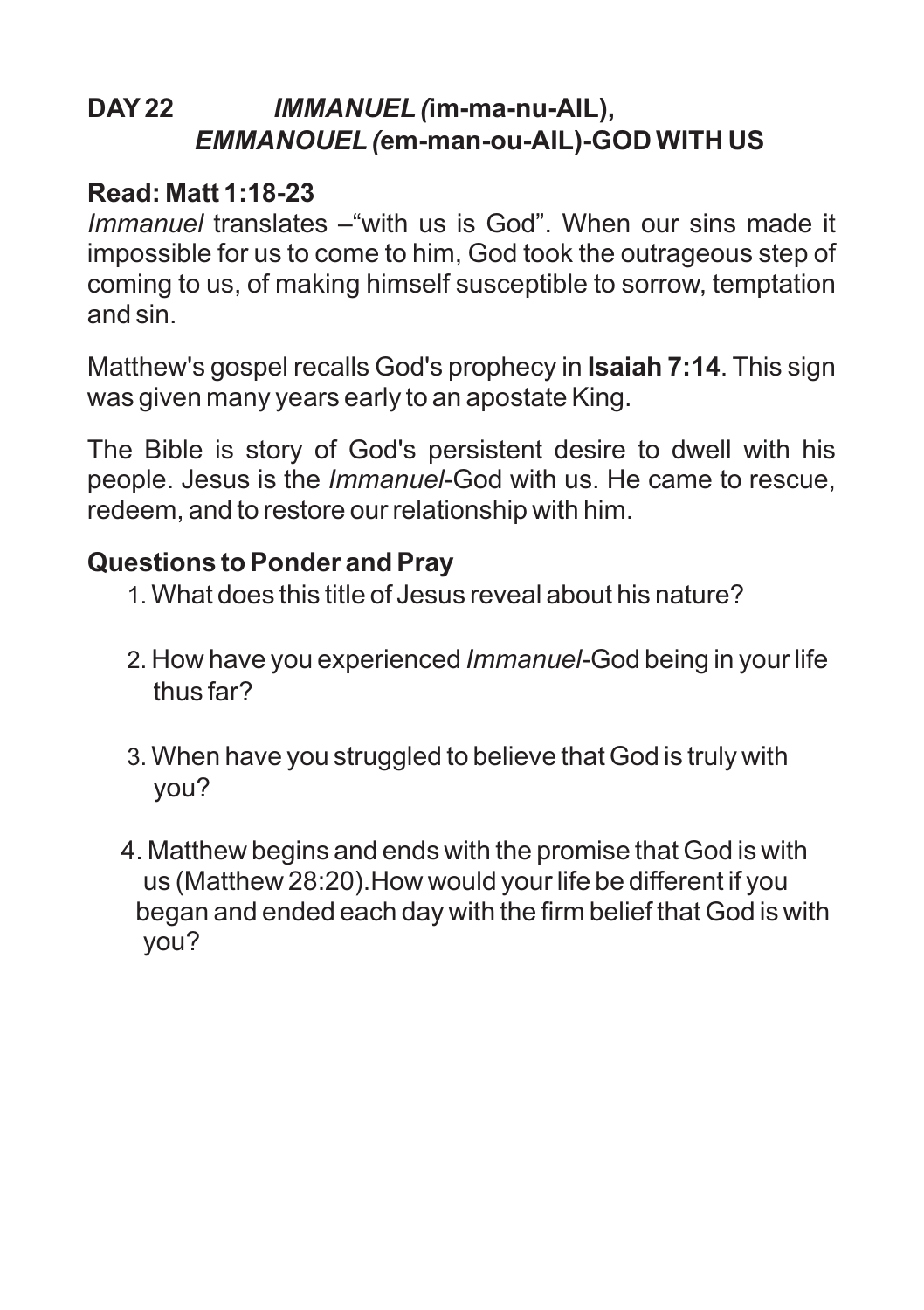## **DAY23** *SAR SHALOM (***SAR sha-LOME) PRINCE OF PEACE**

## **Read: Isaiah 9:2, 6-7; Luke 1:67, 76-79**

The Hebrew word for peace means more than the absence of conflict or the end of trouble. *Shalom* conveys wholeness and completion.

To enjoy *Shalom* is to enjoy health, satisfaction, success, safety, well-being, and prosperity.

Paul assured the Ephesians Christians in Eph 2:14- "*He himself is our peace*".

Peace with God produces peace with others and peace within us. When Christ's kingdom is established, all strife will cease, and those who belong to him will forever enjoy the fullness of peace—health, wholeness, well-being, tranquility, satisfaction, safety, prosperity, and perfect contentment.

When you pray to *Sar Shalom,* you are praying to Christ himself. To live in peace is to live in his presence.

- 1.What does the word "peace" mean to you? How does it differ from the biblical idea of *Shalom?*
- 2.What was the ultimate work of peace by Jesus? How has Jesus become our peace?
- 3.Are you experiencing *Shalom* in your life?
- 4. Are there relationships in your life that cause conflict and strife? How might you bring *Shalom* into these relationships?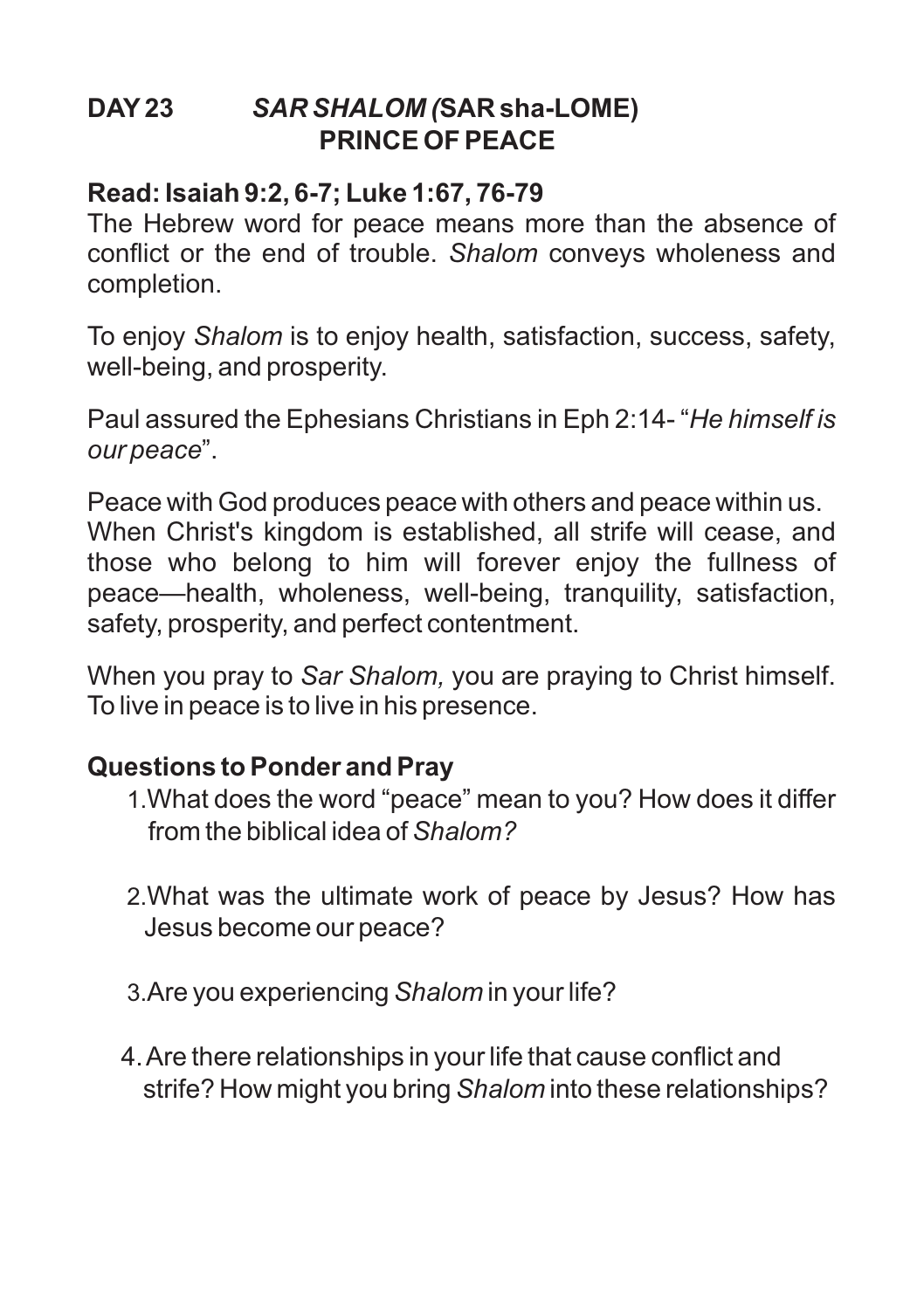## **DAY24** *CHRISTOS (***KRIS-tos)-Christ,**  *MASHIACH (***ma-SHEE-ach)-Messiah**

#### **Read: Acts 2:22-24, 32-33, 36-38**

Messiah and Christ mean the "Anointed One"-someone who has been set apart for a special mission.

As Israel's Messiah he was the greatest of all kings.

His mission was to end all our troubles with regard to sin and death.

Jesus publicly avoided the title of Messiah throughout his life. Finally shortly before his death he answered the High priest's question: "Are you the Christ, the Son of Blessed One?" with the confession: "I am".

We pray to the *Messiah* who is calling the world back to God through his power of love to save them and us.

- 1. What does it mean to say that Jesus was anointed, or set a part for God's service?
- 2. How are we anointed when we get baptized?
- 3. To what purpose has God anointed us?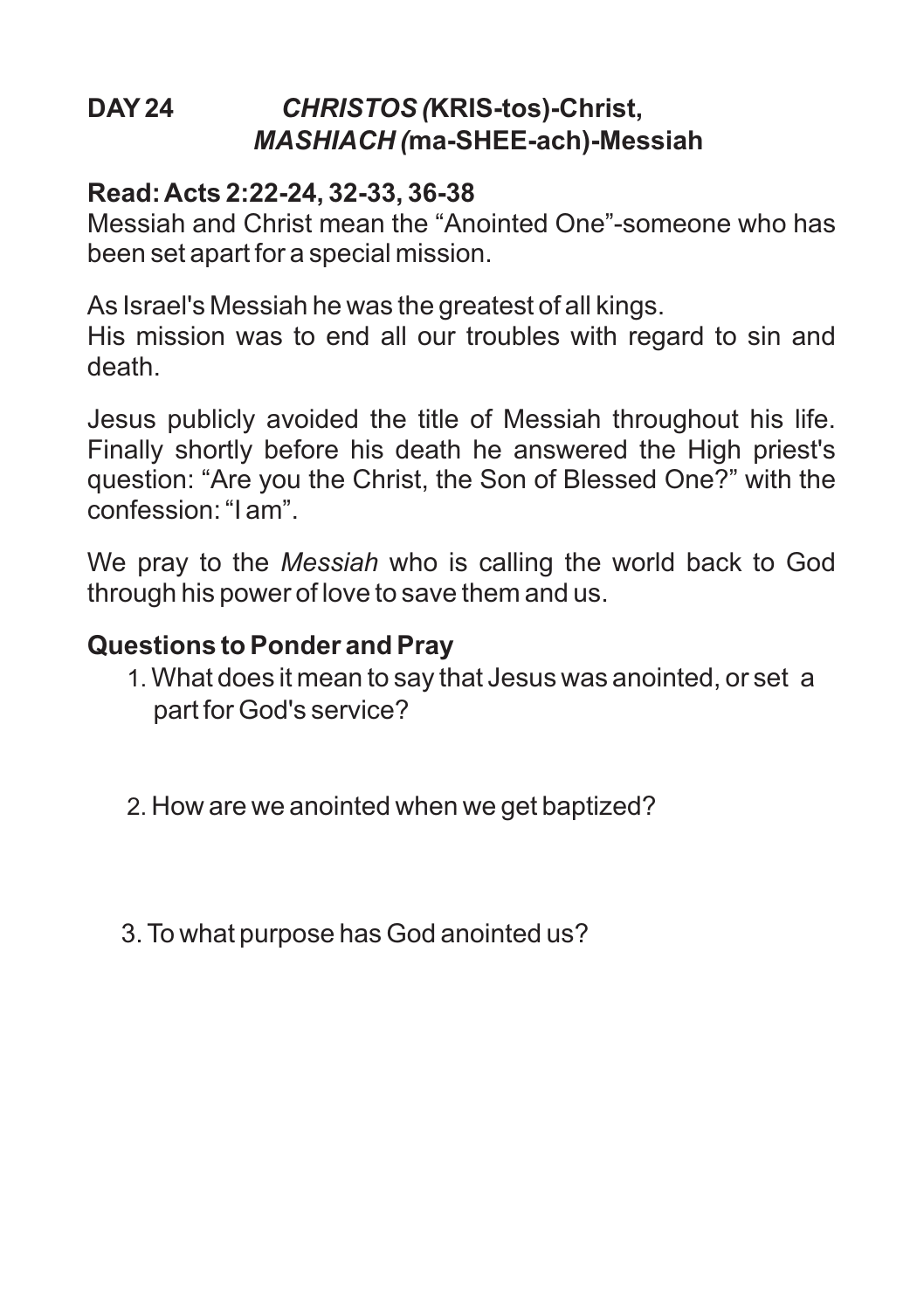# **DAY25** *LOGOS-(***LO-gos)-WORD**

#### **Read : JOHN 1:1-3;10-14**

John's gospel begins by calling Jesus as the *Logos*- "Word".

Unlike other prophets before him who only spoke God's word, Jesus was and is God's Word.

Jesus and God are one. Because of that Jesus is uniquely able to communicate God's heart and mind. As *Logos* Jesus speaks to us of God.

Our destiny depends on how well we listen.

Will we believe, or will we turn a deaf ear to *Logos?*

We have to respond to Jesus –*Logos* with faith and humility, reproducing Christ's life so that the Word may become flesh in us.

- 1.Compare Genesis 1:1-5 with John 1:1-5. Why do you think John began his gospel this way?
- 2. What does it mean to "believe in his name"?
- 3. How hungry are you for the Word of God as spoken in the Bible? How do you express its value to you?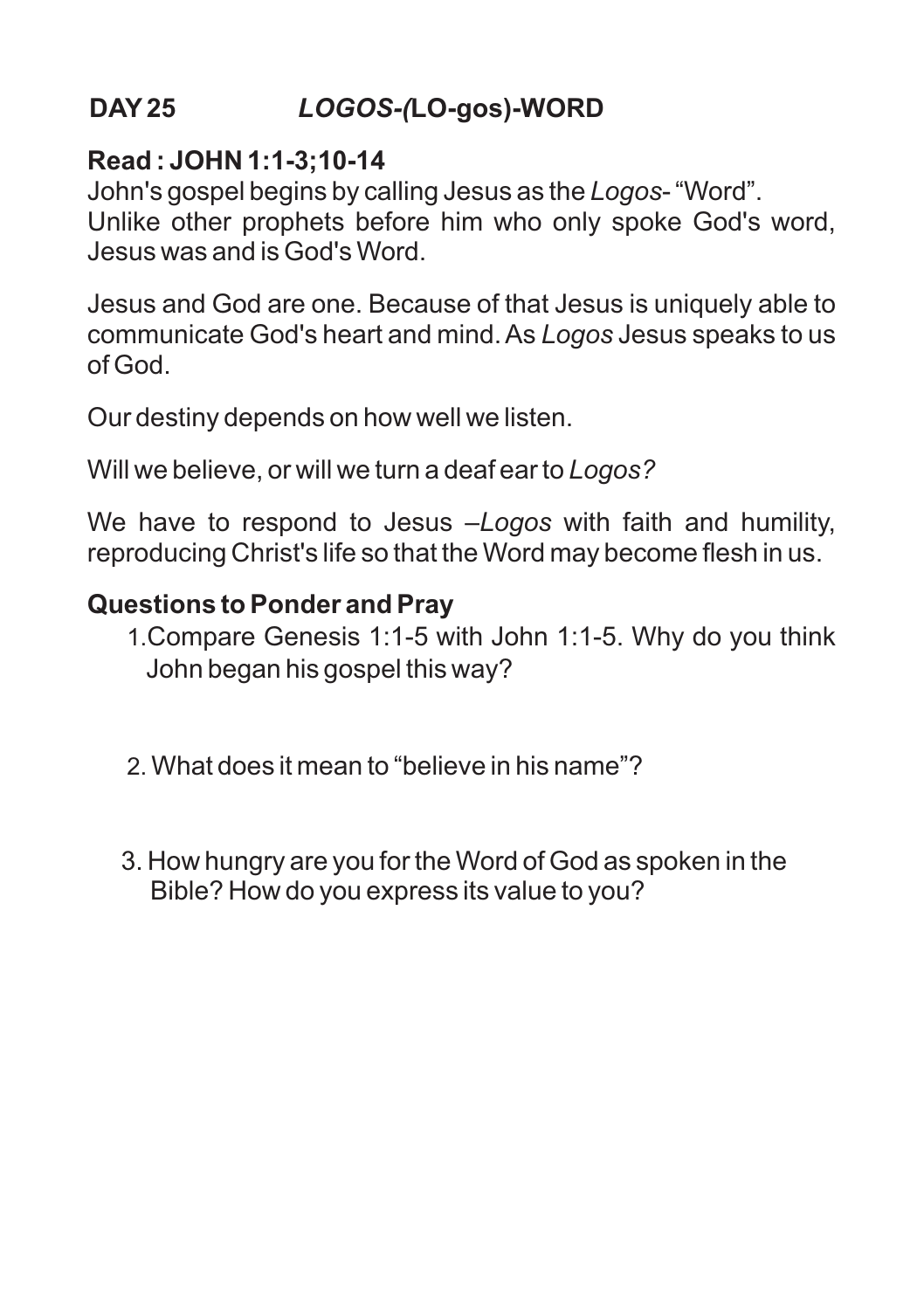#### **DAY26** *IESOUS SOTER (yay***-SOUS so-TAIR) JESUS THE SAVIOR**

#### **Read: Matt 1:18-25**

*Jesus* was the name given by the angel of God to Joseph his father on earth. *Jesus* is the equivalent of Hebrew "*Yeshua"". Yeshua* is a contraction of "*Yehoshua",* translated as *"Joshua"* in English Bibles. Both Jesus and Joshua mean "*Yahweh is Help"* or "*Yahweh is Salvation".*

*Soteri* is Greek for Saviour.

*Jesus* is *Yahweh* come to Earth. Jesus is God bending towards us, God becoming one of us, God reaching out in mercy, God humbling himself, God rising up from the grave to show us the way home.

*"Salvation is found in no one else, for there is no other name given under heaven by which we must be saved"* **Acts 4:12**

*Jesus* name above all names, beautiful Saviour, glorious Lord.

#### **Questions to Ponder and Pray**

1.Why do you think Jesus name is linked to the covenant name of God-*Yahweh?*

2. Describe what Salvation means to you?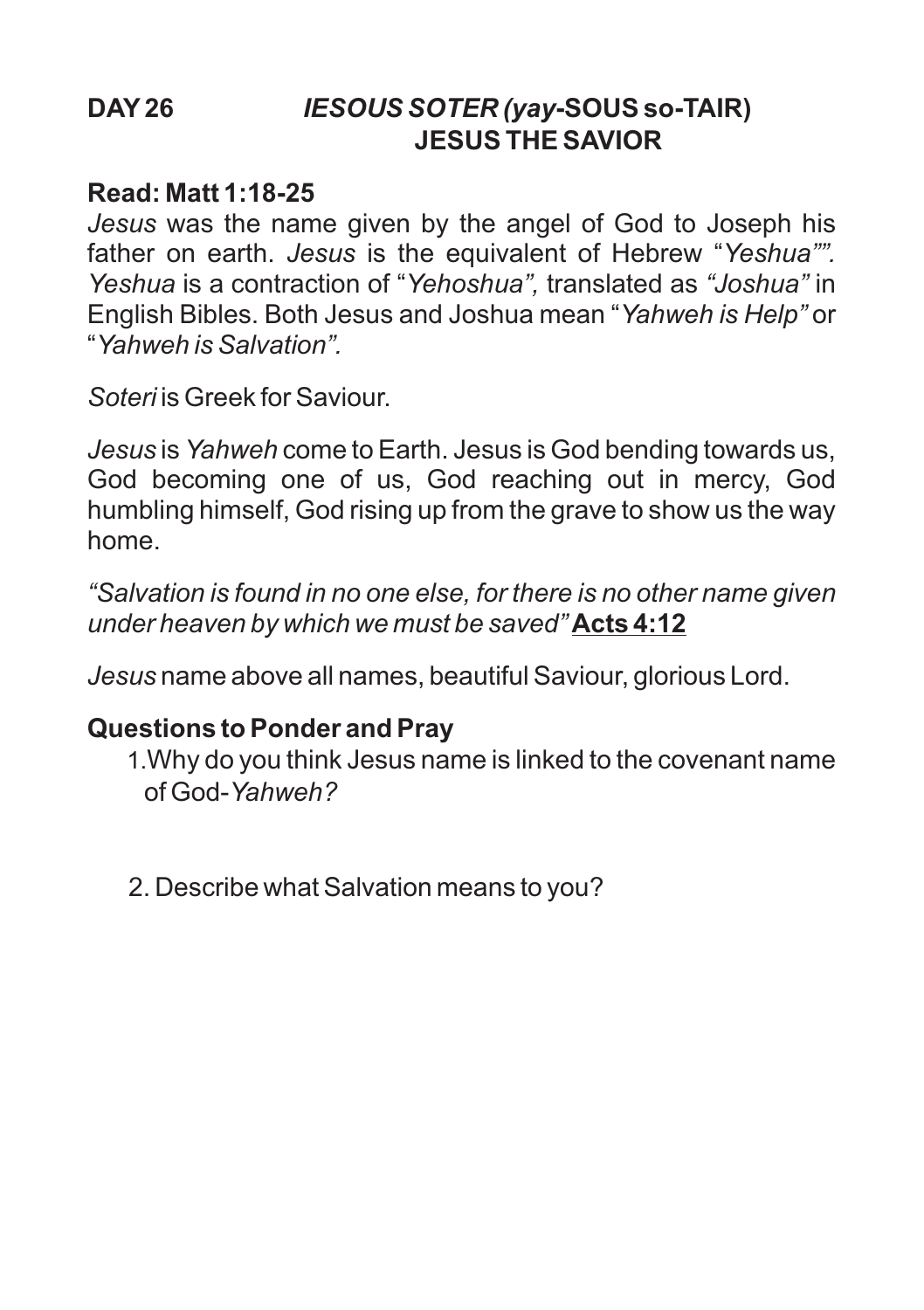# **DAY27** *KYRIOS (***KU-ree-os)-LORD**

## **Read: Philippians 2:5-11**

*Kyrios* is used in NT to refer to an owner, emperor, king, husband, or master. It can also translate three Hebrew titles of God- *Elohim, Yahweh and Adonai.*

Early in his ministry he was referred to as Lord meaning Teacher or Rabbi or Sir. But after his death and resurrection the title "Lord" was used in a more specialized sense as a confession of Faith. Remember doubting Thomas saying "*My Lord and my God"* (**John 20:28**).

Christianity's earliest confession of faith was short but powerful-Jesus is Lord!

Both those who love him and those who oppose him will one day call Jesus "Lord".

As you pray to the Sovereign Lord, remember that you are placing your life—the worst of your disappointments, your struggles, your dreams in His hands.

- 1.How did God respond to Jesus' willing obedience, even to death on a cross?
- 2.What does it mean when it is said that every tongue shall confess that Jesus is Lord?
- 3.How does God's definition of greatness differ from the usual popular definition?
- 4. How have you experienced the Lordship of Jesus in your life?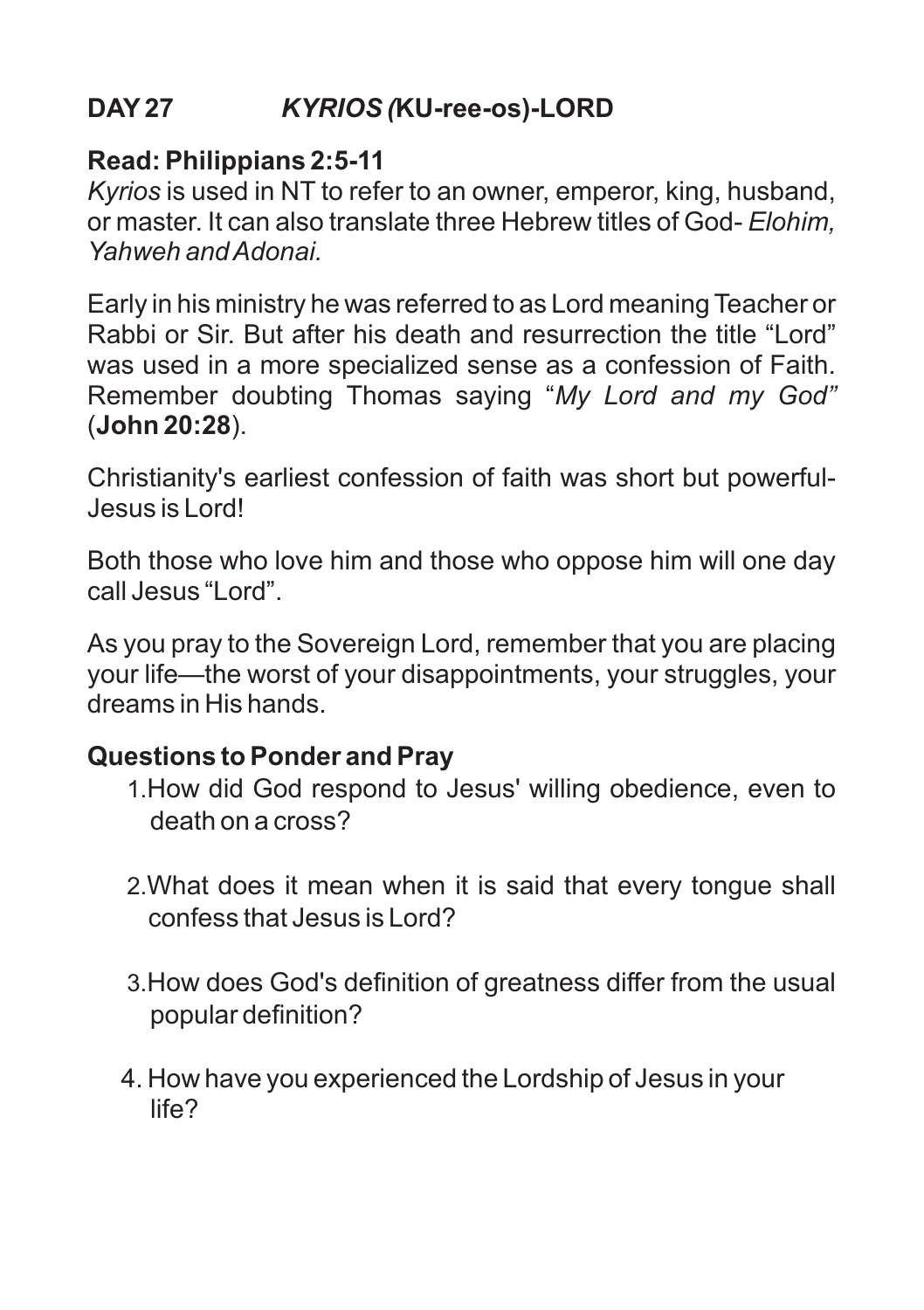## **DAY28** *ALPHAKAI OMEGA(***AL-fah kai oh-MAY-gah) ALPHAAND OMEGA**

**Read: Isaiah 48:12; Revelations 21:5-6; Revelations 22:12-13** Alpha and Omega are the first and last Greek alphabets. **Rev 22:13** can be paraphrased: "*I am the Aand the Z, the First and the Last, the Beginning and the End."*

Present at the world's beginning; Jesus will also be present at its end, when he and his work are finally and fully revealed.

When you pray to Christ as the Alpha and the Omega you are praying to the one who was, who is and who is to come. He is our all sufficient Lord, who will not fail to complete the good work he has begun in us.

- 1. Can a Human being claim to be the Ato Z? Why or why not?
- 2. What would it mean to say Jesus is first and last in your own life?
- 3.Instead of looking at your life as *your story,* what if you viewed your life as part of *God's story*? What implications does this have for the way you live and the goals you have?
- *4. In him we live and move and have our being (***Acts 17:28**). What does this mean to you?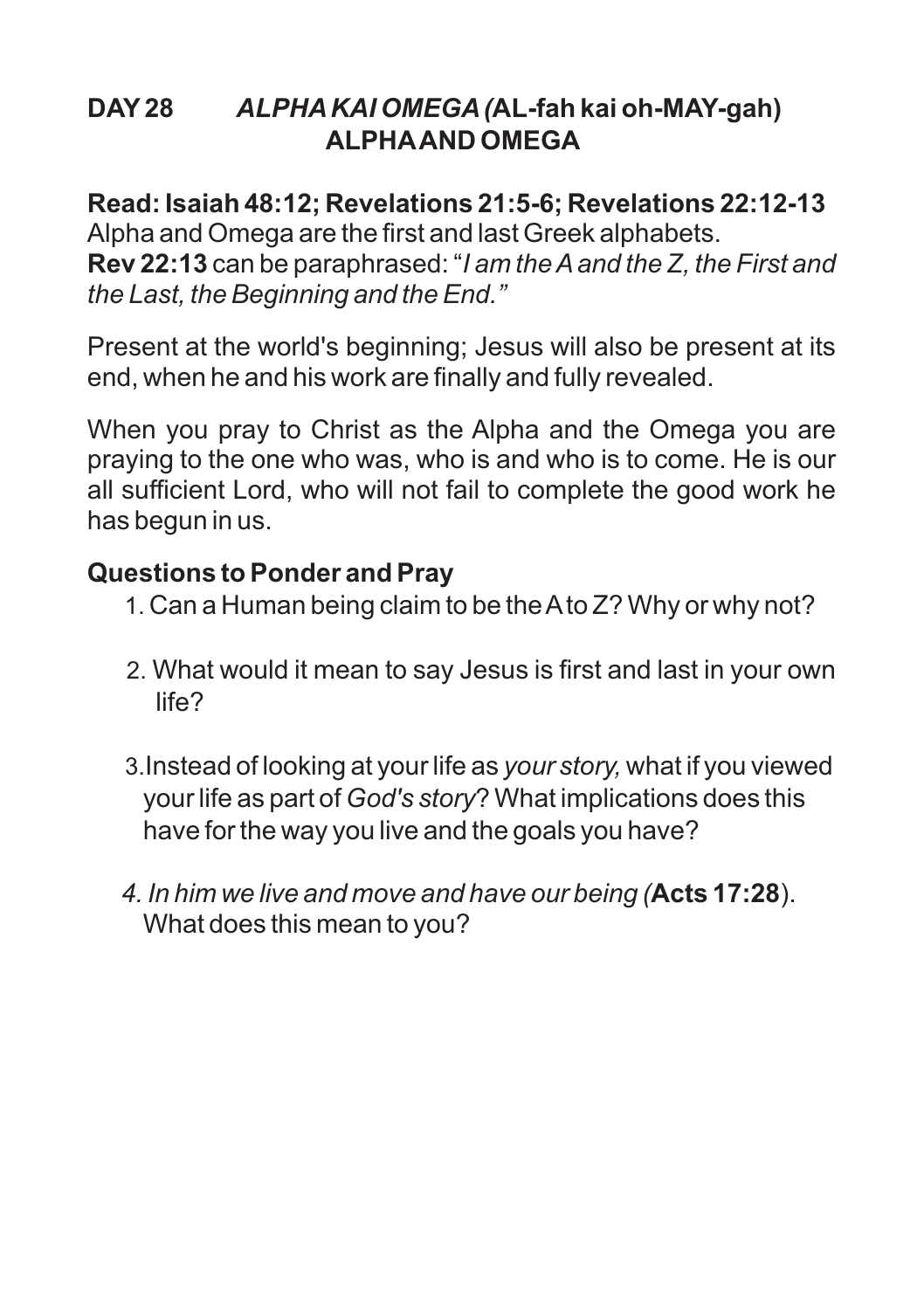## **DAY29** *POIMEN KALOS-(***poi-MAIN ka-LOS) Good Shepherd**

## **Read: John 10:1-18**

Shepherd provided food, protection and guidance to the flock of sheep.

God's people are a flock of sheep, scattered and foolish often falling prey to wild animals and thieves.

God promises to become their Shepherd. In Isaiah 40:11 God is the gentle shepherd and carries his sheep close to his heart.

Jesus describes in John 10 to what extent the Good Shepherd will go in order to protect his sheep. Jesus will never abandon his sheep; instead he will defend them with his life.

- 1. Why do you think Jesus describes his relationship with us as that of Shepherd and Sheep?
- 2. What are the frightening and comforting images from John 10? How do these images express spiritual realities?
- 3. Who in your life is like a lost sheep that God is seeking? What can you do to bring this person into his flock?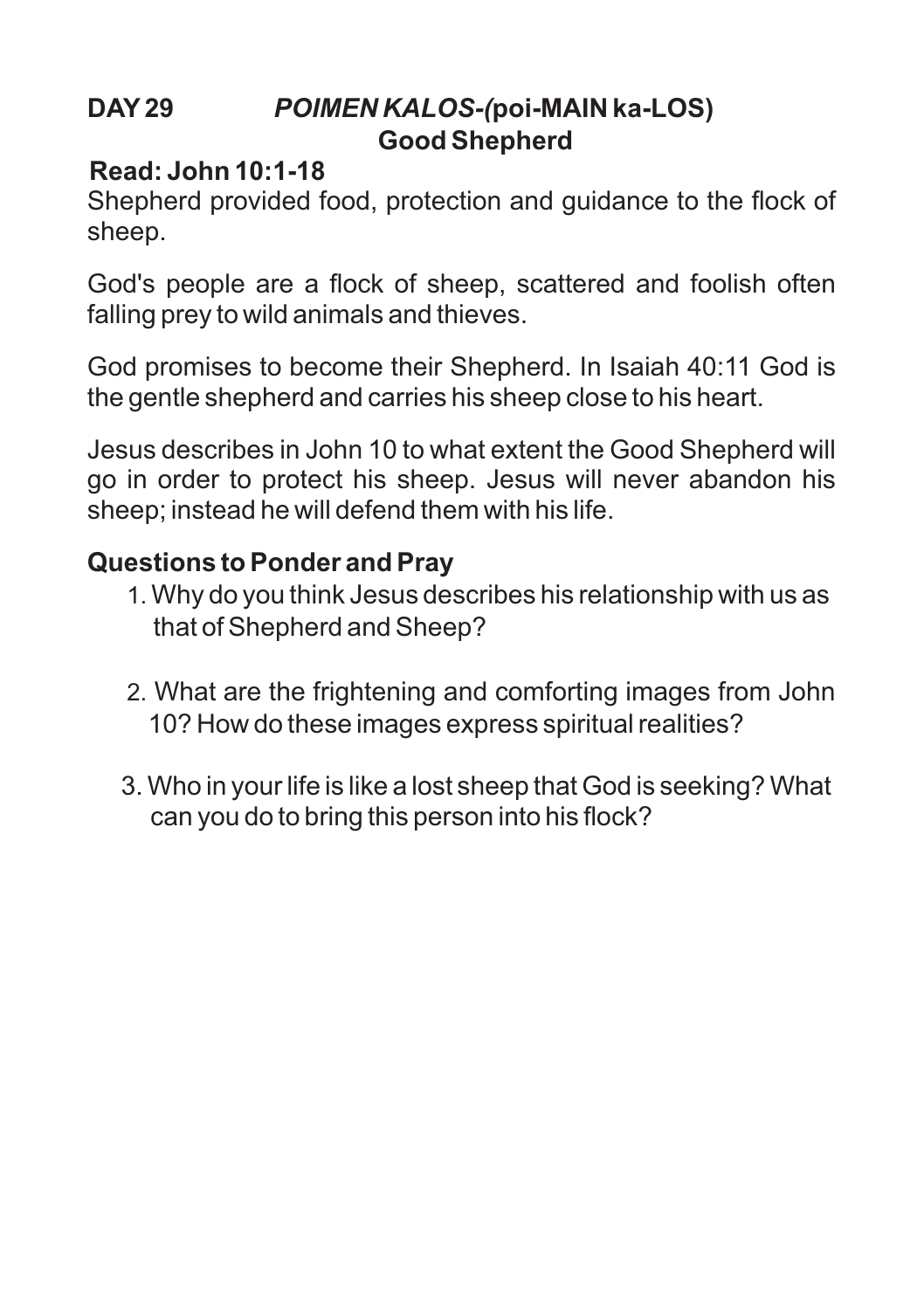## **DAY30** *BASILEUS BASILEON (***ba-si-LEuS ba-si-LE-own)-KING OF KINGS**

## **Read: Matt 21:1-9 ; Revelations 19:11-16**

Though Jesus entered the world as a helpless infant, Magi from the east still recognized him as the newborn King.

Today Christ's kingdom unfolds in hidden ways as believers acknowledge him as King and Lord. But one day, when Christ comes again, his kingdom will be revealed as the greatest of all kingdoms.

Rev 19 reveals Jesus as not riding a donkey (**Matt 21**) but on a magnificent white horse, as befits the greatest of all kings.

Throughout the Bible Jesus is referred to as "King", "King of the ages", "King of the Jews", "King of Israel', "King of kings"— which in Greek is *Basileus Basileon.* Even today some Christian church buildings are call "basilicas"—meaning "the Hall of the King"

When you pray to the King of kings, call to your mind his mastery not only over human beings but over nature, disease and death itself.

- 1. Write a list of qualities describing the perfect king. Now compare and contrast these with the lives of some of today's rulers.
- 2. What does it mean to have Jesus as your King? How have you experienced his reign in your life thus far?